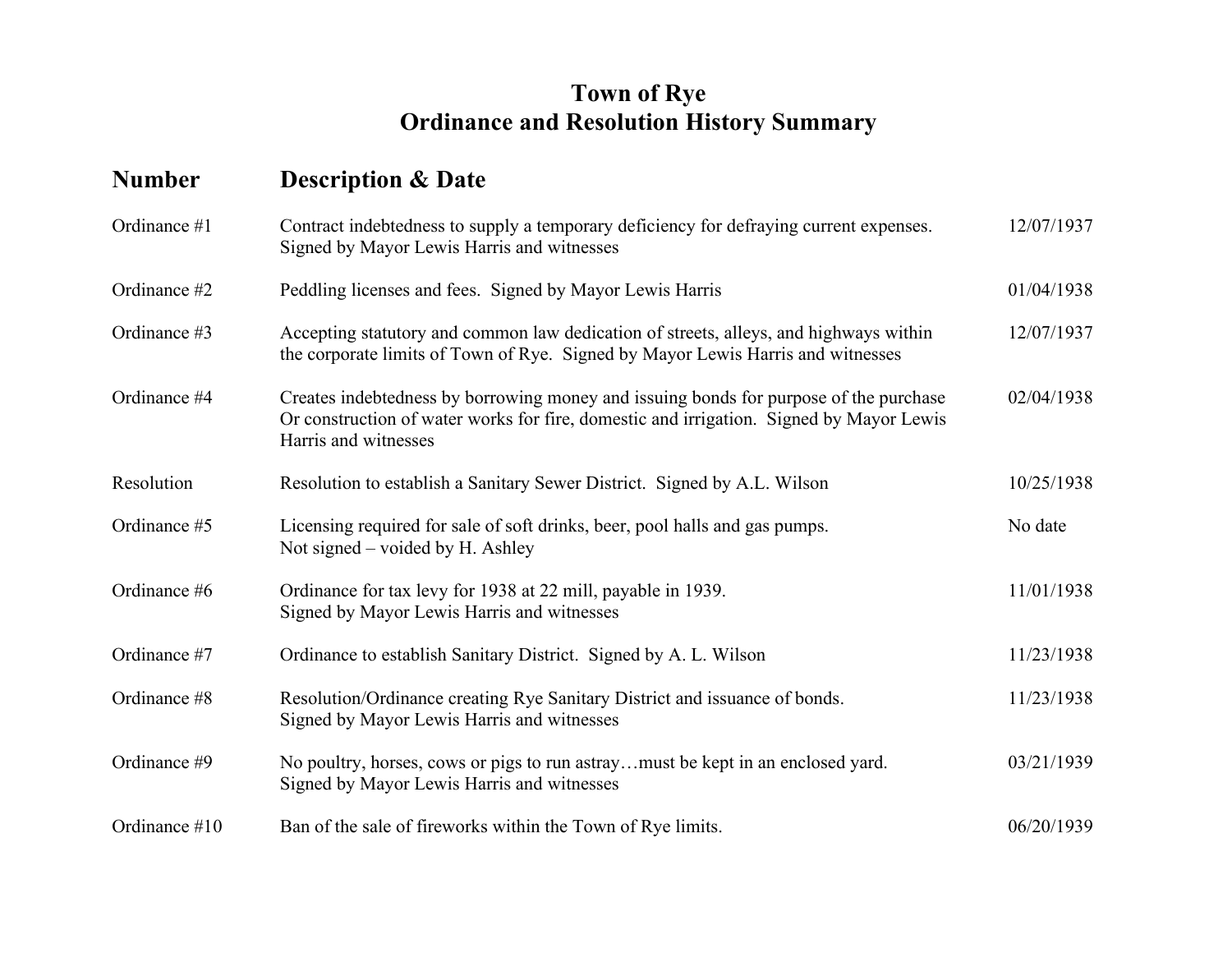| Ordinance #11  | Signed by H. Ashley and witnesses<br>Requiring license or permit and pay \$10 annual fee to sell wares with Town of Rye limits.<br>Signed by Mayor Lewis Harris and witnesses | 06/20/1939 |
|----------------|-------------------------------------------------------------------------------------------------------------------------------------------------------------------------------|------------|
| Resolution     | Giving SIEA an easement under and upon Main Street, Boulder Ave and Columbine Street<br>to erect and maintain power lines. Signed by A. L. Wilson                             | 07/1939    |
| Ordinance #12  | Ordinance for tax levy for 1939 at 20 mill, payable in 1940.<br>Signed by Mayor Lewis Harris and witnesses                                                                    | 11/07/1939 |
| Ordinance #13  | Ordinance for tax levy for 1940 at 20 mill, payable in 1941.<br>Signed by Mayor Lewis Harris and witnesses                                                                    | 11/25/1940 |
| Ordinance #13A | Making it unlawful to remain open for business after 1:30 a.m. Failure to comply results<br>in fine or close of business. Signed by Mayor Lewis Harris and witnesses          | 02/06/1940 |
| Resolution     | Resolved to vacate Lots 26-51 of Speer Addition. Signed by H. Ashley and witness                                                                                              | 08/26/1941 |
| Ordinance #14  | Ordinance for tax levy for 1941 at 20 mill, payable in 1942.<br>Signed by Mayor Lewis Harris and witnesses                                                                    | 11/04/1941 |
| Ordinance #15  | Creates indebtedness by borrowing money to purchase water rights for fire and domestic<br>purposes. Signed by Mayor Lewis Harris and witnesses                                | 02/03/1942 |
| Ordinance #16  | Ordinance for tax levy for 1942 at 20 mill, payable in 1943.<br>Signed by H. Ashley and witness                                                                               | 11/03/1942 |
| Resolution     | Setting precinct and election judges for election of April 6, 1954. Signed by Mayor H. Ashley                                                                                 | 01/27/1954 |
| Ordinance #17  | Annexation of Part of NE 1/4 of Section 31, T24S, R67W of 6 <sup>th</sup> P.M. of Pueblo County.<br>Signed by Mayor H. Ashley and witnesses                                   | 03/26/1956 |
| Ordinance #17  | Establishment of rates for Rye Water District. Signed by Mayor Lewis Little and witness                                                                                       | 12/10/1959 |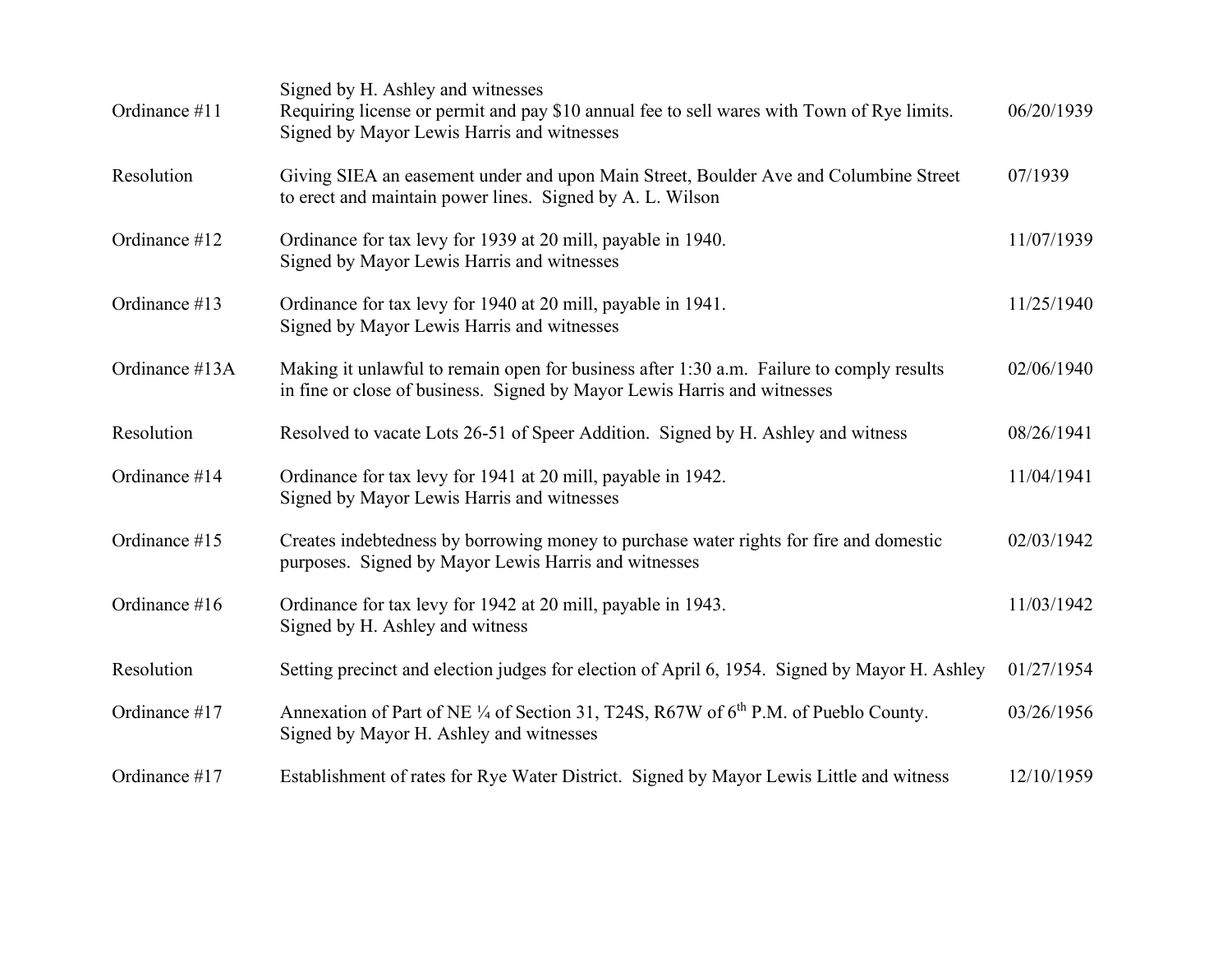| Ordinance #18  | Creates indebtedness by borrowing money and issuing bonds for the purpose of improving<br>and extending its waterworks system. Signed by Mayor Lewis Little and witness                                                      | 09/09/1959 |
|----------------|------------------------------------------------------------------------------------------------------------------------------------------------------------------------------------------------------------------------------|------------|
| Ordinance #18A | Granting a franchise to Rye Telephone Co. for telephone communication system within<br>the limits of Town of Rye. Signed by Mayor Lewis Little and witness                                                                   | 06/09/1960 |
| Statement      | Stating water accounts are responsibility of owner. Sewer is paid quarterly. Apartments,<br>trailers and cabins are treated as separate home units, listing of fee for quarterly rates and<br>shut offs. Not signed or dated | No Date    |
| Ordinance #19  | Provides for collection of water assessments and enforcement action for non-payment, repeals<br>all previous ordinances, resolutions or actions. Signed by Mayor Lewis Little and witnesses                                  | 08/04/1961 |
| Resolution     | To make Ordinance #19 effective by posting in three public places, because there isn't<br>a newspaper in circulation around the Town of Rye. Signed by Mayor L. Little and witness                                           | 08/05/1961 |
| Ordinance #20  | Establishes monthly sewer fees to be placed in special fund for improvement and extension<br>of sewer system. Signed by Mayor W. Roley and witnesses                                                                         | 09/07/1967 |
| Ordinance #21  | Annexation of parcel in Section 31, T24S, R67W of the 6 <sup>th</sup> P.M.<br>Signed by Mayor W. Roley and witnesses                                                                                                         | 01/01/1969 |
| Resolution     | Annexation of Riddle property. Includes petition and map.<br>Signed by Mayor H. Petersen and witnesses                                                                                                                       | 06/10/1970 |
| Ordinance #23  | Annex portion of SW1/4NE1/4 of Section 31, T24, R67W of the 6 <sup>th</sup> P.M.<br>Signed by Mayor H. Petersen and witnesses                                                                                                | 06/10/1970 |
| Ordinance #24  | Adopting budget for 1971. Signed by Clerk Sopher                                                                                                                                                                             | 10/14/1970 |
| Ordinance #25  | Ordinance for tax levy for 1971 at 20.5 mill and payable in 1971. Signed by Clerk Sopher                                                                                                                                     | 10/14/1970 |
| Ordinance #26  | Ordinance establishing overlapping Term of Office Signed by H. Peterson (MISSING)                                                                                                                                            | 04/04/1972 |
| Ordinance #26  | Not Signed<br>(MISSING)<br>Tax Levy for 1972                                                                                                                                                                                 | 10/1971    |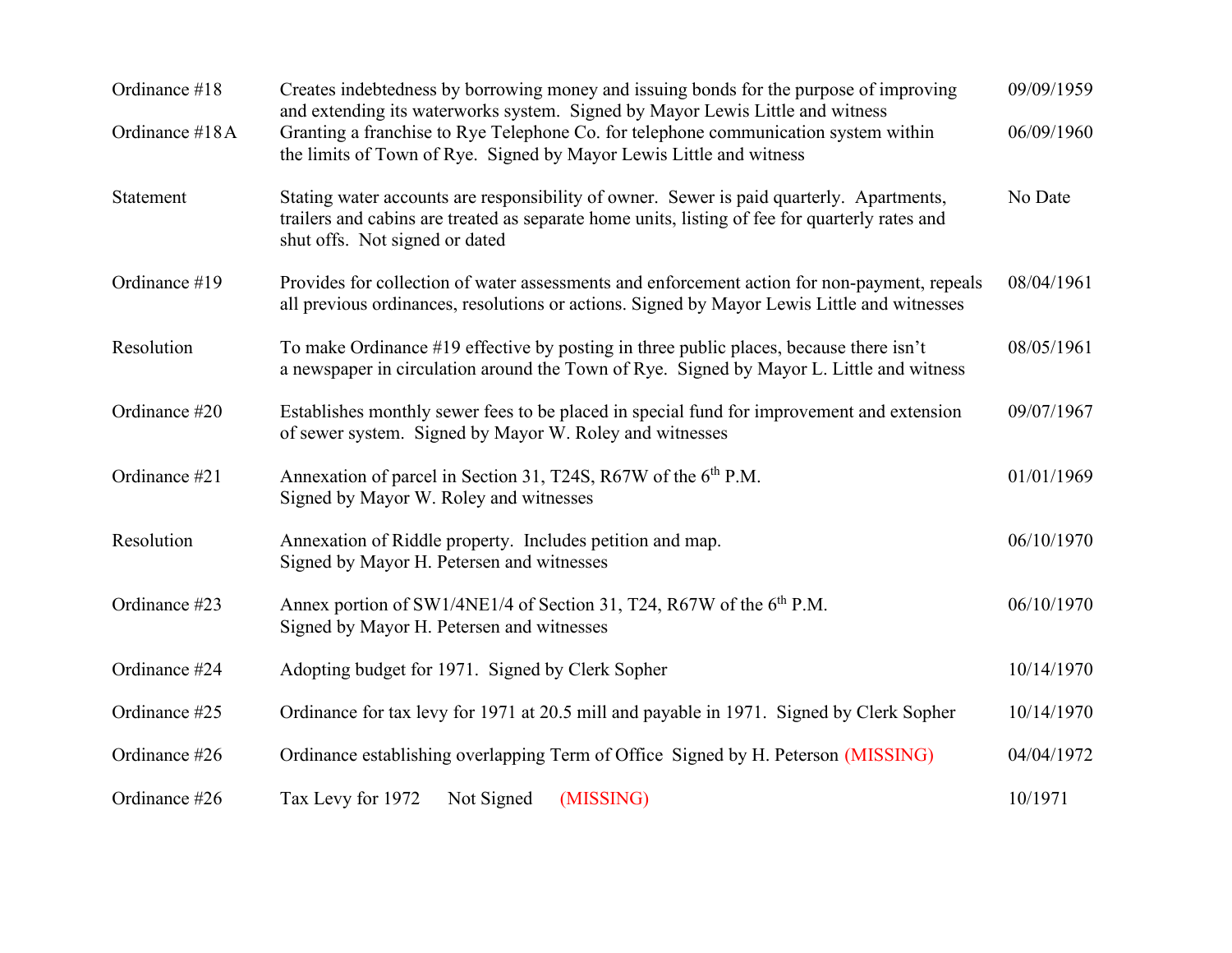| Ordinance #27 | Prohibiting and regulating dogs running at large, with fines outlined. Not signed                            | No Date    |
|---------------|--------------------------------------------------------------------------------------------------------------|------------|
| Ordinance #28 | Adopting budget for 1973. Not signed                                                                         | 10/04/1972 |
| Ordinance #29 | Ordinance for tax levy for 1973 at 20.5 mill and payable in 1973. Not signed                                 | 10/04/1973 |
| Ordinance #30 | Adopting budget and appropriate sums of money for 1974.<br>Signed by Mayor H Petersen and witnesses          | 10/17/1973 |
| Ordinance #31 | Ordinance for tax levy for 1974 at 20.5 mill and payable in 1974.<br>Signed by Mayor H. Petersen and witness | 10/17/1973 |
| Ordinance #32 | Ordinance for tax levy for 1975 at 15 mill and payable in 1975.<br>Signed by Mayor H. Petersen and witness   | 10/07/1975 |
| Ordinance #33 | Adopting budget for 1976. Signed by Mayor H. Petersen                                                        | 10/06/1975 |
| Ordinance #34 | Ordinance to tax levy for 1976 at 15 mill payable in 1976. Signed by Mayor H. Petersen                       | 10/06/1975 |
| Ordinance #35 | Annexation of Lot 9, blk 3 according to plat. Signed Clerk H. Sopher                                         | 05/03/1976 |
| Ordinance #36 | Annexation of parcel in SE1/4NW1/4, Section 31. T24S, R67W. Signed Clerk Sopher                              | 05/03/1976 |
| Ordinance #37 | Annexation of parcel in NW1/4Ne1/4, Section 31. T24S, R67W. Signed Clerk Sopher                              | 05/03/1976 |
| Resolution    | Pay Schedule for elected officials. Not signed (MISSING)                                                     | 04/06/1976 |
|               | Resolution/Ordinance Set mill levy for 1977 at 12.5 mill. Not signed                                         | 10/11/1976 |
| Resolution    | Adopt Pay Schedule \$10.00 for each regular meeting. Not Signed (MISSING)                                    | 12/1976    |
| Resolution    | Adopt budget for 1977. Signed by Mayor H. Petersen and witnesses                                             | 10/11/1976 |
| Resolution    | Seasonally operated Properties. Not signed (MISSING)                                                         | 07/1977    |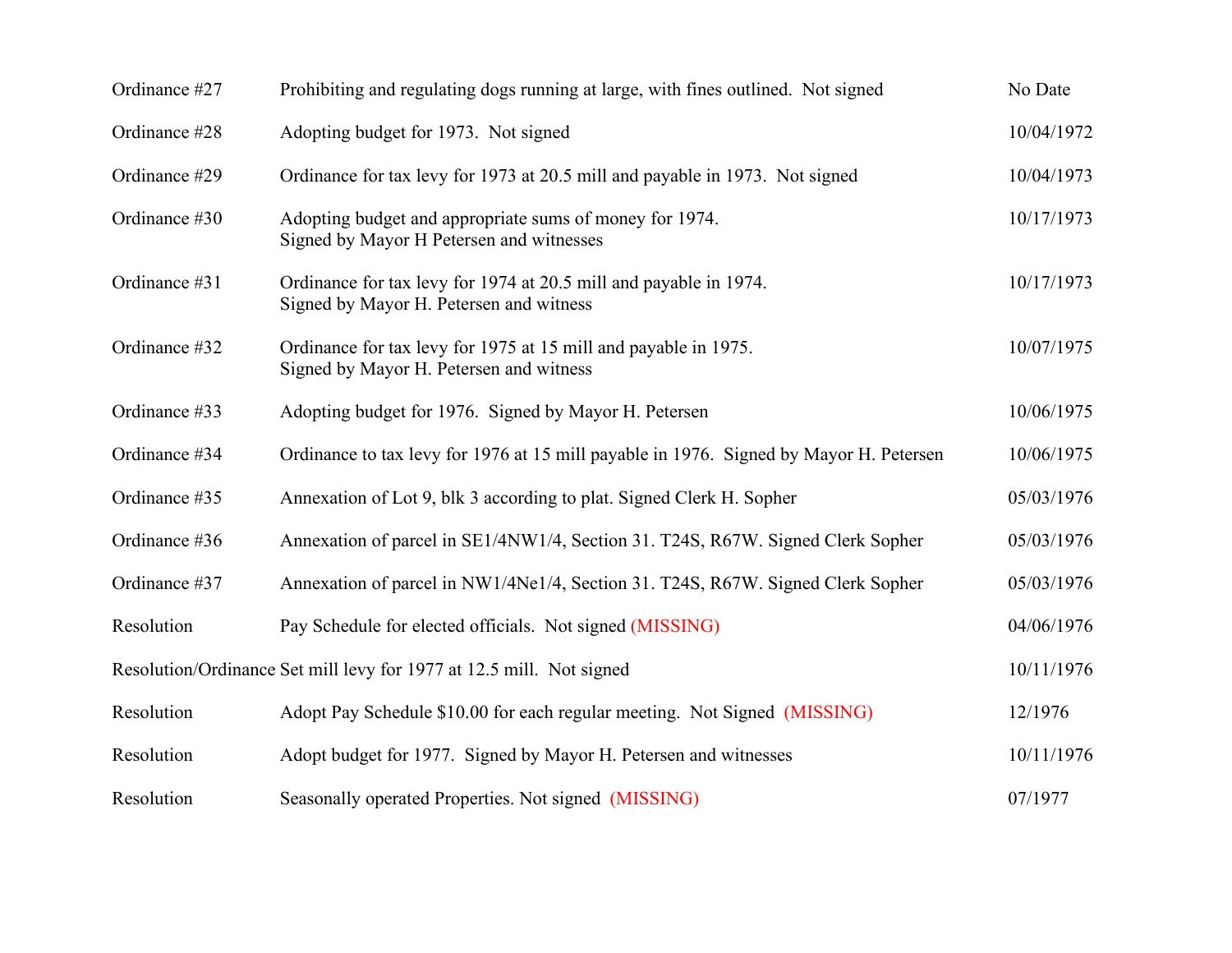| Resolution/<br>Ordinance | Set mill levy for 1978 at 11.7 mill. Not signed                                                                                                              | 10/10/1977 |
|--------------------------|--------------------------------------------------------------------------------------------------------------------------------------------------------------|------------|
| Resolution               | Adopt budget for 1978. Not signed                                                                                                                            | 10/10/1977 |
| Resolution               | Annexation of parcel in NW1/4 of NE1/4 of Section 31, T24, R64W of the 6 <sup>th</sup> P.M.<br>(Holgerson). Signed by Mayor H. Petersen and witnesses        | 06/05/1978 |
| Resolution               | Adopt budget for 1979. Not signed                                                                                                                            | 10/02/1978 |
| Resolution               | Set mill levy for 1979 at 10.53 mill. Not signed                                                                                                             | 10/02/1978 |
| Resolution               | Adopt budget for 1980. Signed Mayor H. Petersen and witness                                                                                                  | 10/18/1979 |
| Resolution               | Set mill levy for 1980 at 6.25 mill. Not signed                                                                                                              | 10/18/1979 |
| Resolution               | Adopt budget for 1981. Signed Mayor H. Petersen and witness                                                                                                  | 10/20/1980 |
| Resolution               | Set mill levy for 1981 at 6.25 mill. Not signed                                                                                                              | 10/20/1980 |
| Resolution               | Hazard – Building. Not signed (MISSING)                                                                                                                      | 11/02/1981 |
| Resolution               | Adopt budget for 1983. Signed Mayor H. Petersen and witness                                                                                                  | 10/18/1982 |
| Resolution               | Set mill levy for 1983 at 7.0 mill. Signed by Clerk Henry Blackburn                                                                                          | 10/18/1982 |
| Ordinance #35            | Amending code Chapter I, Article I, by adding new article titled "Cable Television"<br>and repealing all conflicting Ordinances. Signed by Mayor H. Petersen | 08/01/1983 |
| Resolution               | Adopt budget for 1984. Signed Mayor H. Petersen and witness                                                                                                  | 10/10/1983 |
| Resolution               | Set mill levy for 1984 at 7.97 mill. Not signed                                                                                                              | 10/10/1983 |
| Resolution               | Adopt budget for 1985. Signed Mayor G. Rahl and witness                                                                                                      | 10/01/1984 |
| Resolution               | Set mill levy for 1985 at 7.083 mill. Not signed                                                                                                             | 10/01/1984 |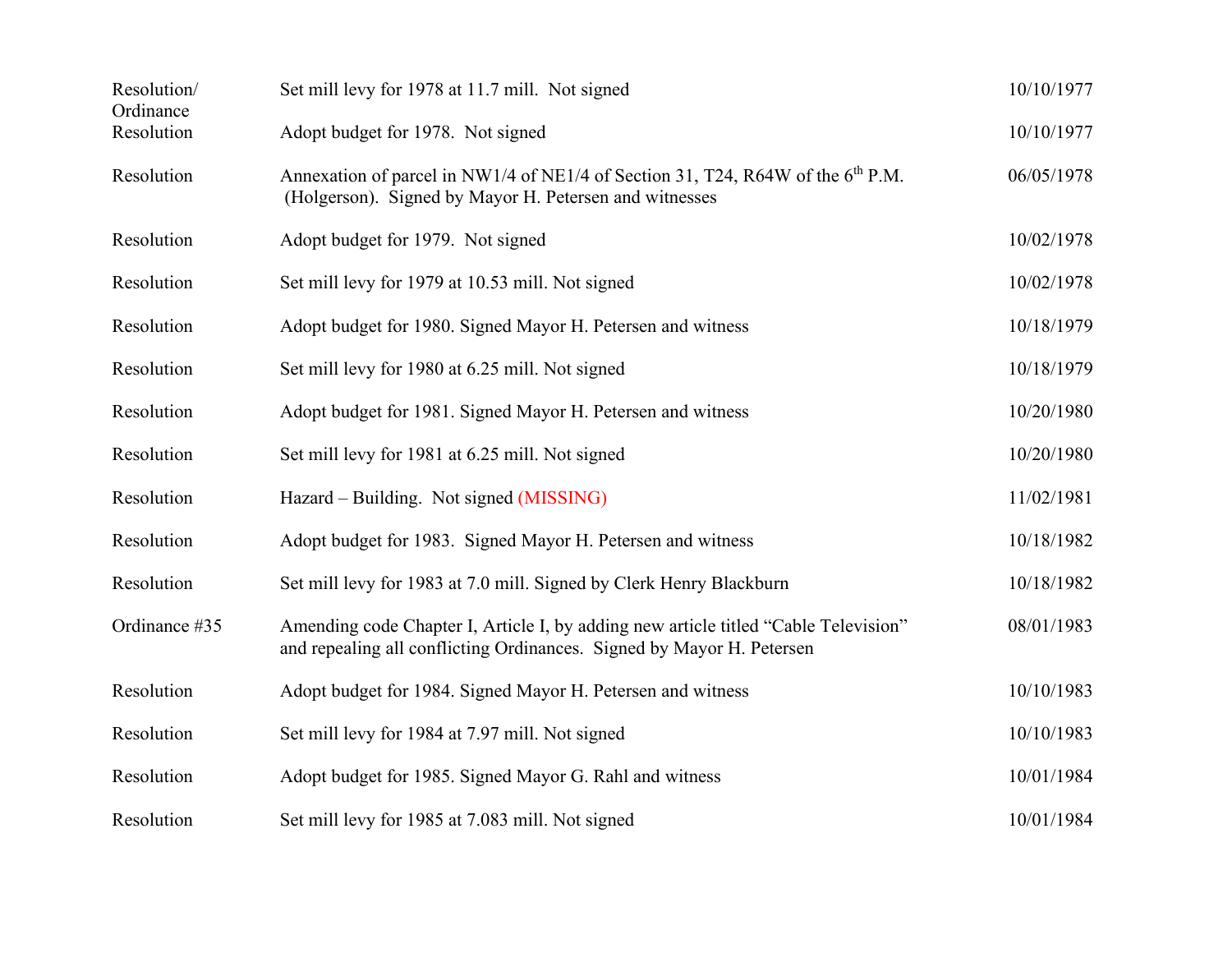| Resolution<br>Ordinance #36 | Creation of Conservation Trust Fund for lottery proceeds. Signed by Mayor G. Rahl<br>Watering restrictions, locations, and hours for non-emergency use and appeal process.<br>Signed by Mayor G. Rahl and witness | 11/05/1984<br>07/10/1985 |
|-----------------------------|-------------------------------------------------------------------------------------------------------------------------------------------------------------------------------------------------------------------|--------------------------|
| Resolution                  | Adopt budget for 1986. Signed Mayor G. Rahl and witness                                                                                                                                                           | 10/07/1985               |
| Resolution                  | Set mill levy for 1986 at 8.113 mill. Not signed                                                                                                                                                                  | 10/07/1985               |
| Ordinance #37               | Appropriating additional money for upgrading of water system.<br>Signed by Mayor G. Rahl and witness                                                                                                              | 12/02/1985               |
| Ordinance #38               | Vacating all N-S Alley in Block 3 of Town of Rye. Includes map and notice of<br>public hearing. Signed by Mayor G. Rahl and witness                                                                               | 03/03/1986               |
| Resolution 86-1             | Designating the Rye Fire Protection District as authority for hazardous substance and<br>official fire fighting agency in the Town of Rye. Signed by Mayor G. Rahl and witnesses                                  | 03/05/1986               |
| Resolution 86-2             | Cancellation of election. Signed by Mayor G. Rahl and witness                                                                                                                                                     | No Date                  |
| Resolution 86-2             | Adopt budget for 1987. Signed Mayor G. Rahl and witness                                                                                                                                                           | 10/06/1986               |
| Resolution 86-2             | Set mill levy for 1987 at 8.75 mill. Not signed                                                                                                                                                                   | 10/06/1986               |
| Resolution                  | Set mill levy for 1988 at 6.989 mill. Not signed                                                                                                                                                                  | 10/05/1987               |
| Resolution                  | Adopt budget for 1988. Signed Mayor G. Rahl                                                                                                                                                                       | 10/05/1987               |
| Ordinance #39               | Appropriating additional money for snow removal and bridge rebuilding.<br>Signed by Mayor G. Rahl and witness                                                                                                     | 12/07/1987               |
| Resolution 88-1             | Cancellation of election. Signed by Mayor G. Rahl and witness                                                                                                                                                     | 04/04/1988               |
| <b>Resolution 88-2</b>      | Adopt budget for 1989. Signed Mayor G. Rahl and witness                                                                                                                                                           | 10/03/1988               |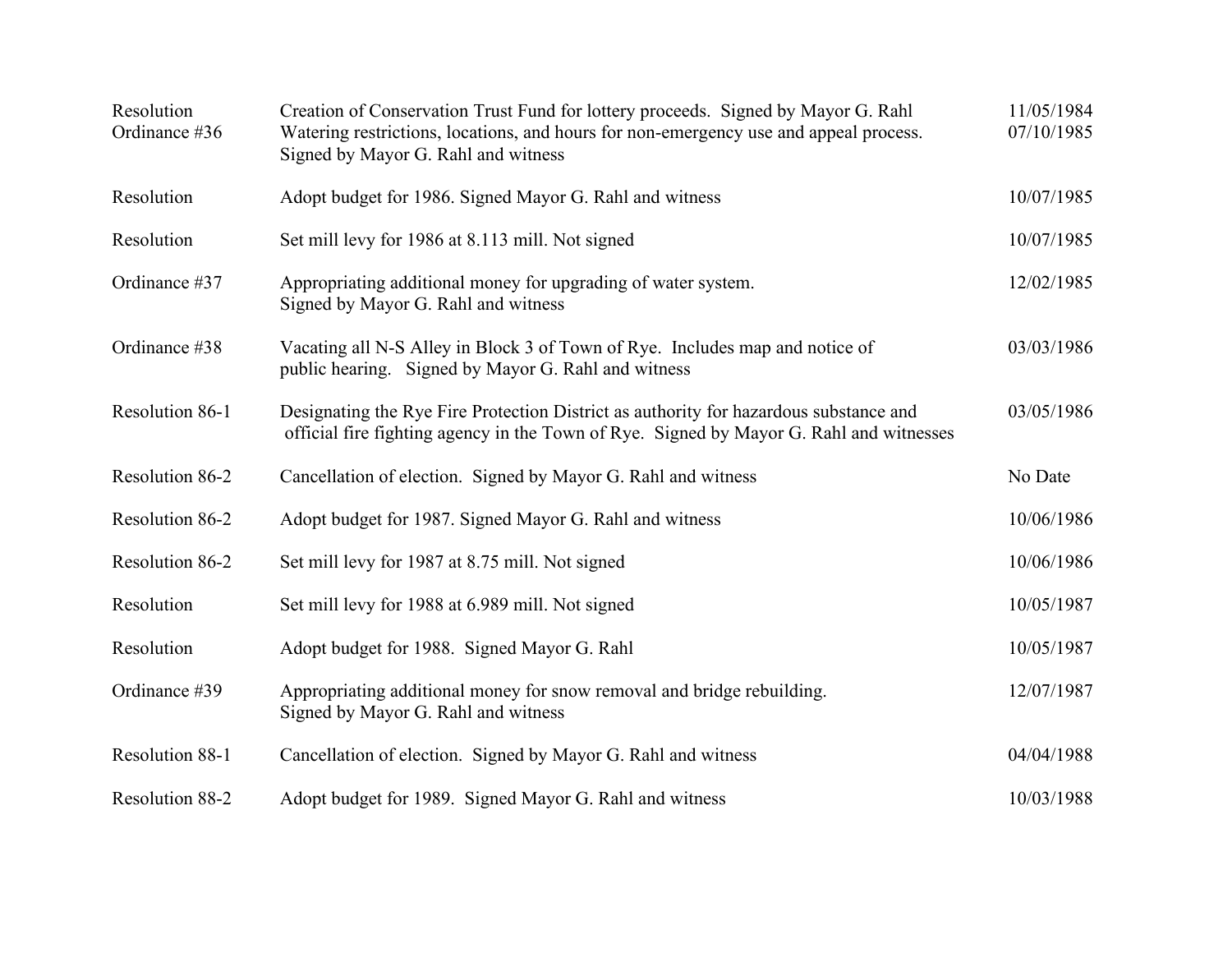| Resolution 88-3 | Set mill levy for 1989 at 8.892 mill. Not signed                                                                                        | 10/03/1988 |
|-----------------|-----------------------------------------------------------------------------------------------------------------------------------------|------------|
| Resolution 88-4 | Increase of sewer rates effective January 1, 1989. Signed by Mayor G. Rahl and witness                                                  | 11/07/1988 |
| Resolution 89-1 | Authorizing preparation and submission of grant application for wastewater treatment<br>facilities. Signed by Mayor G. Rahl and witness | No Date    |
| Resolution 89-2 | Set mill levy for 1990 at 8.751 mill. Not signed                                                                                        | 11/06/1989 |
| Resolution 89-3 | Adopt budget for 1990. Signed Mayor G. Rahl and witness                                                                                 | 11/06/1989 |
| Resolution 89-4 | Supplementary budget for general fund. Signed Mayor G. Rahl and witness                                                                 | 01/08/1990 |
| Resolution 89-5 | Supplementary budget for water fund. Signed Mayor G. Rahl and witness                                                                   | 01/08/1990 |
| Resolution 90-1 | Cancellation of election. Signed by Mayor G. Rahl and witness                                                                           | 04/03/1990 |
| Resolution 90-2 | Set mill levy for 1991 at 8.126 mill. Not signed                                                                                        | 11/19/1990 |
| Resolution 90-3 | Adopt budget for 1991. Signed Mayor Holgerson and witness                                                                               | 11/19/1990 |
| Resolution 90-4 | Declaring interfund lending and borrowing as permanent transfers.<br>Signed by Mayor G. Rahl and witness                                | 01/07/1991 |
| Resolution 91-1 | Adopt budget for 1992. Signed by Mayor G. Rahl                                                                                          | 12/02/1991 |
| Resolution 91-2 | Set mill levy for 1992 at 8.348. Not signed                                                                                             | 12/02/1991 |
| Resolution 92-1 | Cancellation of election. Signed by Mayor G. Rahl and witness                                                                           | 04/04/1992 |
| Resolution 92-2 | Increase of water rates effective January 1, 1993. Signed by Mayor T. Holgerson and witness                                             | 11/02/1992 |
| Resolution 92-3 | Set mill levy for 1993 at 8.988, amended to 8.348. Not signed                                                                           | 11/02/1992 |
| Resolution 92-4 | Adopt the budget for 1993. Signed Mayor Holgerson and witness                                                                           | 11/02/1992 |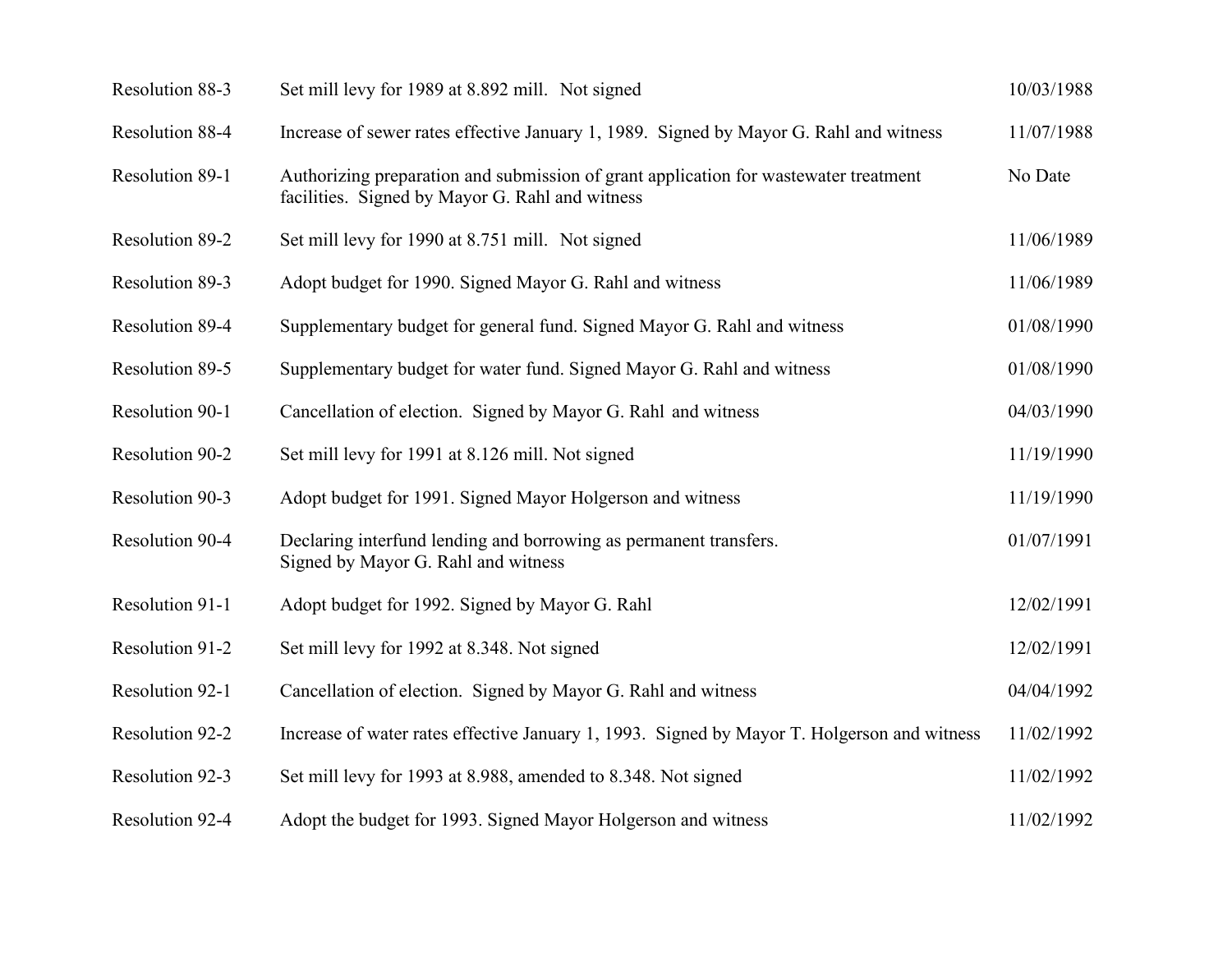| Resolution 92-5<br>Resolution 92-6 | Supplementary budget water fund. Signed Mayor Holgerson and witness<br>Increase operating reserves for unexpected revenues and beginning balance for 1992.<br>Not signed | 10/07/1992<br>No Date |
|------------------------------------|--------------------------------------------------------------------------------------------------------------------------------------------------------------------------|-----------------------|
| <b>Resolution 93</b>               | Designating 1992 Year end fund balances to be reserve funds.<br>Signed by Mayor T. Holgerson and witness                                                                 | 12/06/1993            |
| Ordinance                          | Adopt budget for 1994. Signed by Mayor T. Holgerson and witness                                                                                                          | 12/06/1993            |
| Ordinance                          | Set mill levy for 1994 at 8.348 mill. Signed by Mayor T. Holgerson and witness                                                                                           | 12/06/1993            |
| Resolution 94-1                    | Cancellation of regular election and deem candidates elected.<br>Signed by Mayor Pro-tem. Wolfe and witness                                                              | 04/05/1994            |
| Ordinance                          | Adopt budget for 1995. Signed by Mayor T. Holgerson and witness                                                                                                          | 11/07/1994            |
| Ordinance                          | Set mill levy for 1995 at 8.348 mill. Signed by Mayor T. Holgerson and witness                                                                                           | 11/07/1994            |
| Resolution 94-1                    | Designating 1993 year end balances to be reserve funds.<br>Signed by Mayor T. Holgerson and witness                                                                      | 11/07/1994            |
| Ordinance                          | Adopt budget for 1995. Signed by Mayor Pro-tem M. Wolfe and witness                                                                                                      | 11/07/1994            |
| Ordinance                          | Set mill levy for 1995. Signed by Mayor Pro-tem M. Wolfe and witness (MISSING)                                                                                           | 11/07/1994            |
| Resolution 95-1                    | Designating 1994 year-end balances to be reserve funds.<br>Signed by Mayor T. Holgerson and witness                                                                      | 12/04/1995            |
| Ordinance                          | Set mill levy for 1996 at 8.348 mill. Signed by Mayor T. Holgerson and witness                                                                                           | 12/04/1995            |
| Resolution 96-1                    | Cancellation of regular election and declare candidates elected.<br>Signed by Mayor T. Holgerson and witness                                                             | 04/02/1996            |
| Ordinance                          | Adopt budget for 1996. Signed by Mayor T. Holgerson and witness                                                                                                          | 12/04/1996            |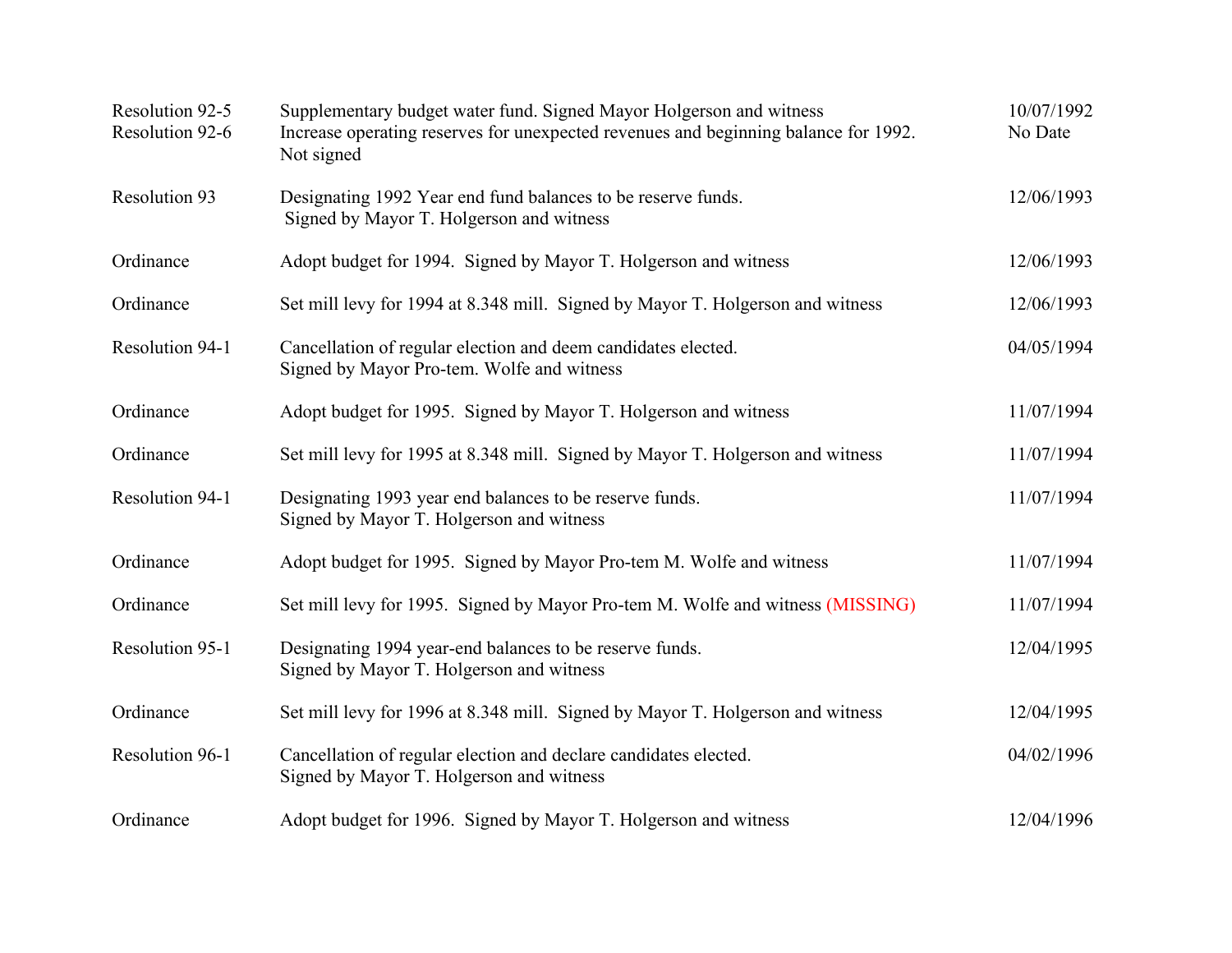| Resolution 96-1   | Designating 1995 year-end balances as reserve funds.<br>Signed by Mayor Pro-tem M. Wolfe and witness                                                 | 12/15/1996 |
|-------------------|------------------------------------------------------------------------------------------------------------------------------------------------------|------------|
| Ordinance         | Adopt budget for 1997. Signed by Mayor Pro-tem M. Wolfe and witness                                                                                  | 12/15/1996 |
| Ordinance         | Set mill levy for 1997 at 8.348 mill. Signed by Mayor Pro-tem M. Wolfe and witness (MISSING)12/15/1996                                               |            |
| Ordinance 98-1    | Provisions regulating write-in candidate votes for election and provision for cancellation<br>of elections. Signed by Mayor T. Holgerson and witness | 03/02/1998 |
| Resolution 98-1   | Cancellation of election of April 7, 1998. Signed by Mayor T. Holgerson and witness                                                                  | 03/02/1998 |
| Resolution 98-3   | Normal and regular monthly expenditures can be paid in the absence of a quorum with<br>Approval of Trustees present. Signed by Mayor T. Holgerson    | 09/14/1998 |
| Resolution 2000-1 | Cancellation of election on April 4, 2000. Signed by Mayor T. Holgerson and witness                                                                  | 04/03/2000 |
| Resolution 2000-2 | Extending the term of cable television franchise. Signed by Mayor Holgerson                                                                          | 10/02/2000 |
| Ordinance #40     | Enacting provisions regulating write-in candidates votes and provision for cancellation<br>of elections. Signed by Mayor T. Holgerson                | 10/03/2000 |
| Resolution 2000-3 | Cancellation of special election on December 12, 2000. Signed by Mayor Holgerson                                                                     | 12/04/2000 |
| Resolution 2000-4 | Affiliation of the Town of Rye with PERA. Signed by Mayor T. Holgerson and witness                                                                   | 12/04/2000 |
| Resolution 2000-5 | Adopt budget for 2001. Signed by Mayor T. Holgerson and witness                                                                                      | 12/04/2000 |
| Resolution 2000-6 | Appropriate sums of money for 2001 budget year. Signed by Mayor Holgerson                                                                            | 12/04/2000 |
| Resolution 2001-1 | Supplemental Budget & Appropriation increasing Sewer Fund Contingency.<br>Signed by Mayor T. Holgerson and witness                                   | 10/01/2001 |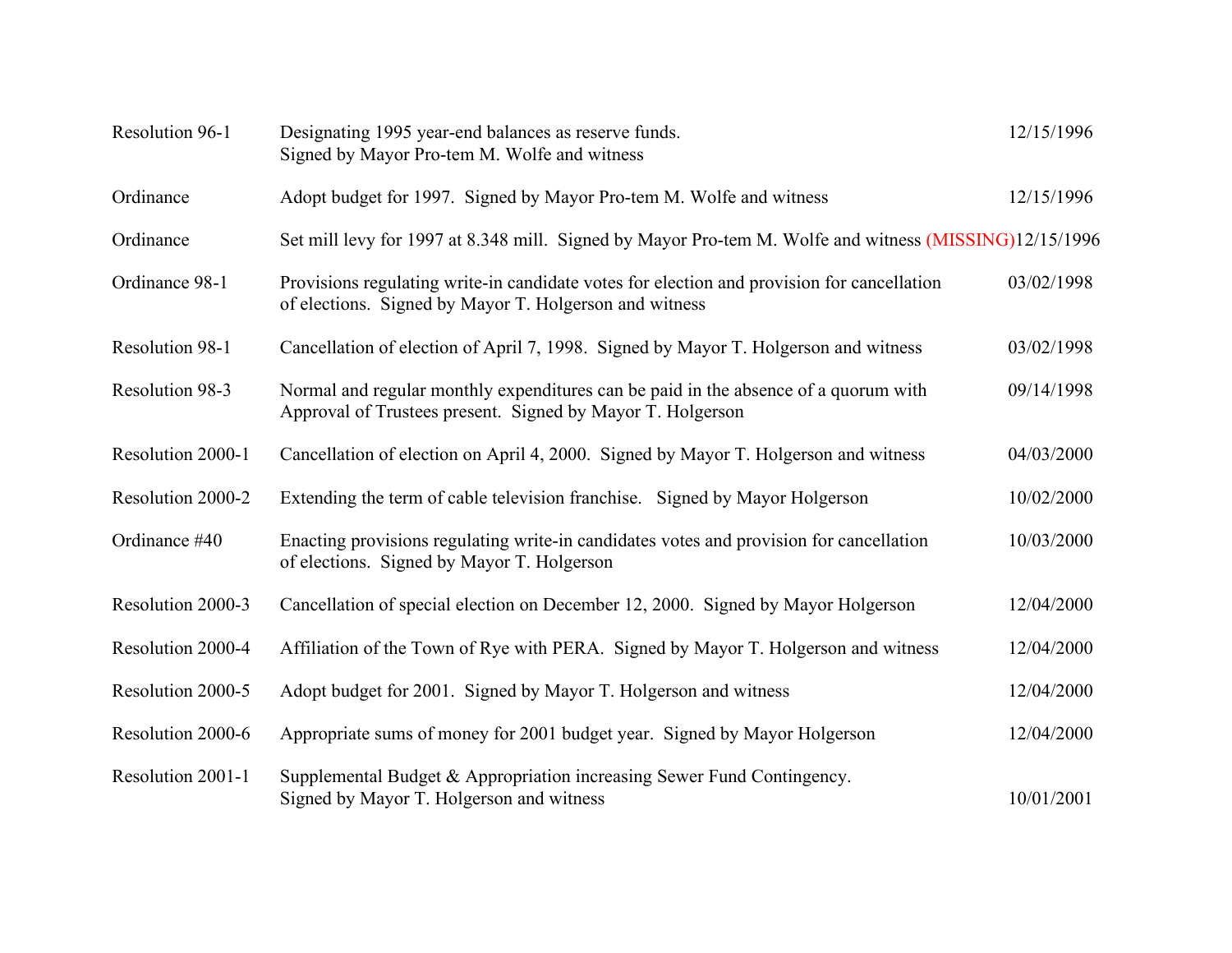| Resolution 2001-2 | Supplemental Budget & Appropriation increasing sums to defray expenses,<br>HUF Street Maintenance from \$5600.00 to 37,500.00. Signed by Mayor Holgerson | 11/05/2001 |
|-------------------|----------------------------------------------------------------------------------------------------------------------------------------------------------|------------|
| Resolution 2001-3 | Resolution to Adopt Budget. Signed by Mayor T. Holgerson and witness                                                                                     | 12/03/2001 |
| Resolution 2001-4 | Resolution to Appropriate Sums. Signed by Mayor T. Holgerson and witness                                                                                 | 12/03/2001 |
| Resolution 2002-1 | Resolution to Eliminate Term Limits. Signed by Mayor T. Holgerson and witness                                                                            | 04/02/2002 |
| Resolution 2002-2 | Resolution to impose water restrictions. Signed by Mayor Holgerson                                                                                       | 04/10/2002 |
| Resolution 2002-3 | Resolution to Lease Water to School District #70. Signed by Mayor Holgerson                                                                              | 08/05/2002 |
| Resolution 2002-4 | Resolution to Adopt 2003 Budget. Signed by Mayor Holgerson                                                                                               | 12/02/2002 |
| Resolution 2002-5 | Resolution to Appropriate Sums. Signed by Mayor Holgerson                                                                                                | 12/02/2002 |
| Resolution 2003-1 | Resolution to Extend Water Lease to School District #70. Signed by Mayor Holgerson                                                                       | 01/13/2003 |
| Resolution 2003-2 | Resolution CIRSA By-Laws. Signed by Mayor Holgerson                                                                                                      | 07/10/2003 |
| Resolution 2003-3 | Resolution CIRSA Loss Control Std. Signed by Mayor Holgerson                                                                                             | 07/10/2003 |
| Resolution 2003-4 | Resolution to Adopt Budget. Signed by Mayor Holgerson                                                                                                    | 12/01/2003 |
| Resolution 2003-5 | Resolution to Appropriate Sums of Money. Signed by Mayor Holgerson                                                                                       | 12/01/2003 |
| Resolution 2003-6 | Resolution to Collect & Expend Full Revenue. Signed by Mayor Holgerson                                                                                   | 02/02/2004 |
| Ordinance 2004-1  | Ordinance to place a moratorium on Water Taps. Signed by Mayor Holgerson                                                                                 | 02/02/2004 |
| Resolution 2004-2 | Resolution to set hearing for annexation of Greet Property. Signed Mayor Holgerson                                                                       | 05/03/2004 |
| Resolution 2004-3 | Resolution to cancel April 4, 2004 Election. Signed by Mayor Holgerson                                                                                   | 03/09/2004 |
| Resolution 2004-4 | Resolution to adopt correct CIRSA By-Laws. Signed by Mayor Holgerson                                                                                     | 04/05/2004 |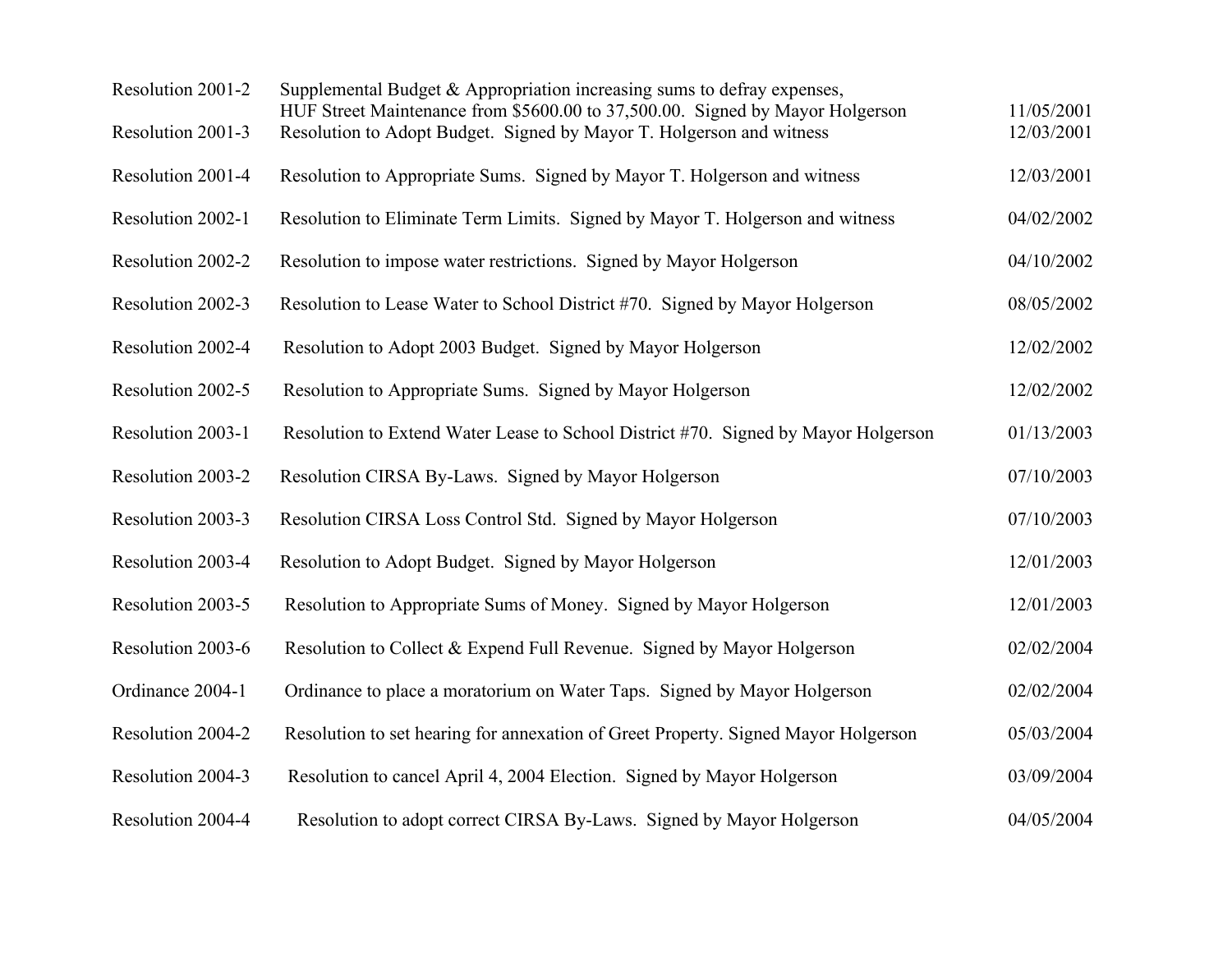| Ordinance 2004-5<br>Resolution 2004-6 | Ordinance of annexation of Greet Property. Signed by Mayor Holgerson<br>Resolution to adopt budget. Signed by Mayor Holgerson | 05/05/2004<br>12/13/2004 |
|---------------------------------------|-------------------------------------------------------------------------------------------------------------------------------|--------------------------|
| Resolution 2004-7                     | Resolution to appropriate sums of money. Signed by Mayor Holgerson                                                            | 12/14/2004               |
| Resolution 2004-8                     | Resolution to set mill levy. Signed by Mayor Holgerson                                                                        | 12/14/2004               |
| Resolution 2004-9                     | None                                                                                                                          |                          |
| Ordinance 2004-10                     | Ordinance to Vacate Hillside St. Signed by Mayor Holgerson                                                                    | 01/03/2005               |
| Ordinance 2005-1                      | Ordinance granting San Isabel Electric to operate in Rye. Signed by Mayor Holgerson                                           | 04/04/2005               |
| Resolution 2005-2                     | Resolution to Adopt Budget. Signed by Mayor Holgerson                                                                         | 12/05/2005               |
| Resolution 2005-3                     | Resolution to Appropriate Sums of Money. Signed by Mayor Holgerson                                                            | 12/05/2005               |
| Resolution 2005-4                     | Resolution to Set Mill Levy. Signed by Mayor Holgerson                                                                        | 12/05/2005               |
| Resolution 2006-1                     | Resolution for Exemption from Audit. Signed by Mayor Holgerson                                                                | 02/16/2006               |
| Resolution 2006-2                     | Resolution to cancel election for April 4, 2006. Signed by Mayor Holgerson                                                    | 03/06/2006               |
| Ordinance 2006-3                      | Increase Pay Schedule for elected officials. Signed by Mayor Holgerson                                                        | 04/03/2006               |
| Resolution 2006-4                     | Resolution for Franchise Agreement with CableCo LLC Signed by Mayor Holgerson                                                 | 05/01/2006               |
| Ordinance 2006-5                      | Ordinance concerning a 3% fee be charged for Basic Rye Telephone.<br>Signed by Mayor Holgerson                                | 06/05/2006               |
| Resolution 2006-6                     | Resolution for supplemental budget & appropriation for sewer fund.<br>Signed by Mayor Holgerson                               | 08/09/2006               |
| Resolution 2006-7                     | Resolution for supplemental budget & appropriation for water fund.                                                            | 11/06/2006               |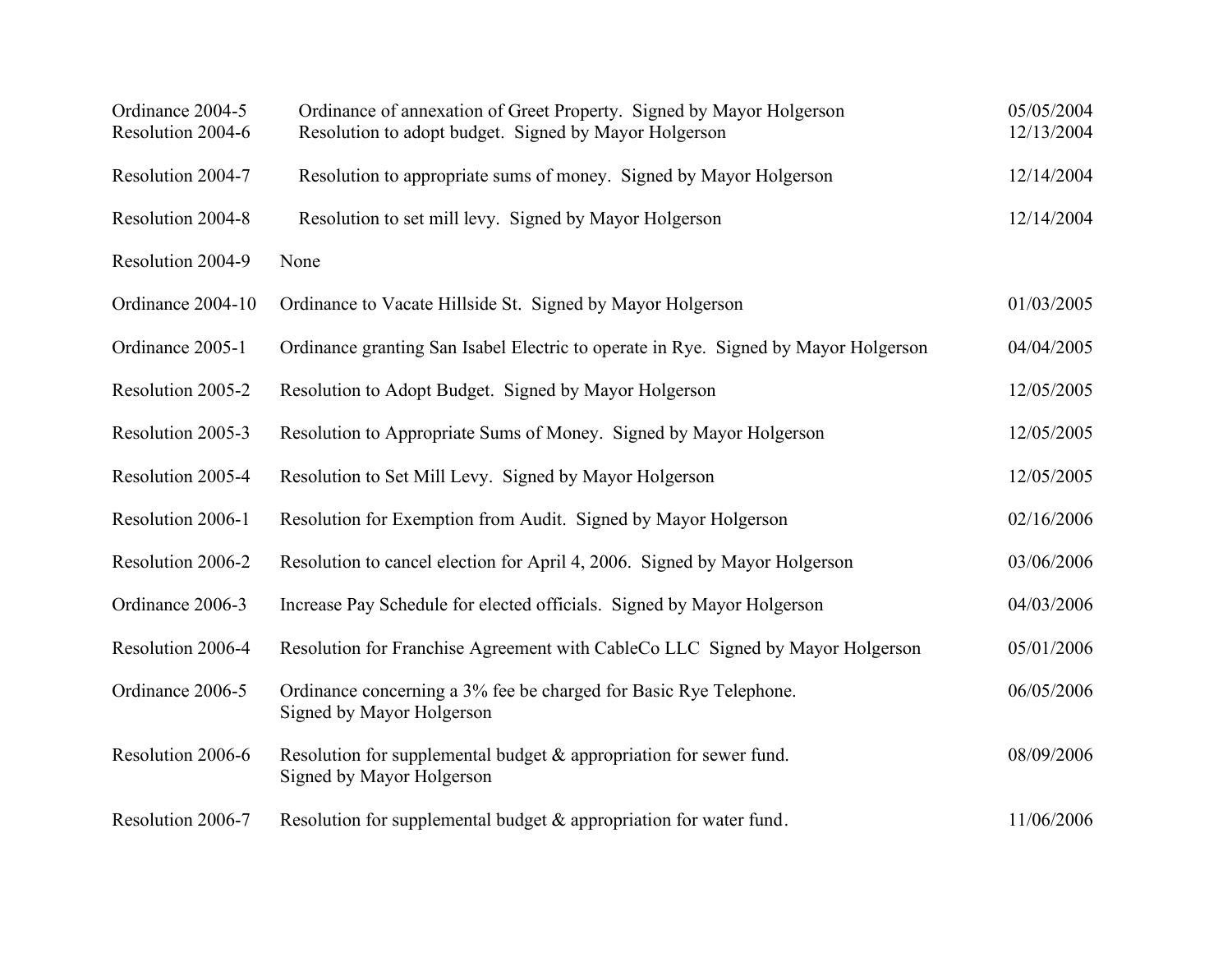Signed by Mayor Holgerson

| Resolution 2006-8  | Resolution to Adopt Budget. Signed by Mayor Holgerson                                                                                                     | 12/04/2006 |
|--------------------|-----------------------------------------------------------------------------------------------------------------------------------------------------------|------------|
| Resolution 2006-9  | Resolution to appropriate sums of money. Signed by Mayor Holgerson                                                                                        | 12/04/2006 |
| Resolution 2006-10 | Resolution to set mill levy. Signed by Mayor Holgerson                                                                                                    | 12/04/2006 |
| Ordinance 2007-1   | Ordinance prohibiting residents moving snow onto Towns property.<br>Signed by Mayor Holgerson                                                             | 02/05/2007 |
| Resolution 2007-2  | Resolution for water-usage restriction and penalty for violations. Signed by Mayor Holgerson                                                              | 07/10/2007 |
| Resolution 2007-3  | Resolution to adopt budget. Signed by Mayor Holgerson                                                                                                     | 12/03/07   |
| Resolution 2007-4  | Resolution to appropriate sums of money. Signed by Mayor Holgerson                                                                                        | 12/03/07   |
| Resolution 2007-5  | Resolution to set Mill Levies. Signed by Mayor Holgerson                                                                                                  | 12/03/2007 |
| Resolution 2007-6  | Resolution for supplemental Budget & appropriation – HUF. Signed by Mayor Holgerson                                                                       | 12/18/2007 |
| Resolution 2008-1  | Resolution to cancel election. Signed by Mayor Holgerson                                                                                                  | 03/04/2008 |
| Resolution 2008-2  | Resolution for Supplemental Budget & Appropriation. Signed by Mayor Holgerson                                                                             | 09/08/2008 |
| Resolution 2008-3  | Resolution to Adopt Budget. Signed by Mayor Holgerson                                                                                                     | 12/08/2008 |
| Resolution 2008-4  | Resolution to Appropriate Sums of Money. Signed by Mayor Holgerson                                                                                        | 12/08/2008 |
| Resolution 2008-5  | Resolution to set Mill Levies. Signed by Mayor Holgerson                                                                                                  | 12/08/2008 |
| Resolution 2009-1  | Resolution to Adopt Pueblo County Traffic Code. Signed by Mayor Holgerson                                                                                 | 02/23/2009 |
|                    | Resolution WE2009-1 Resolution Water Enterprise approve Loan between Town of Rye and Colorado Water<br>Resources and Authority. Signed by Mayor Holgerson | 03/09/2009 |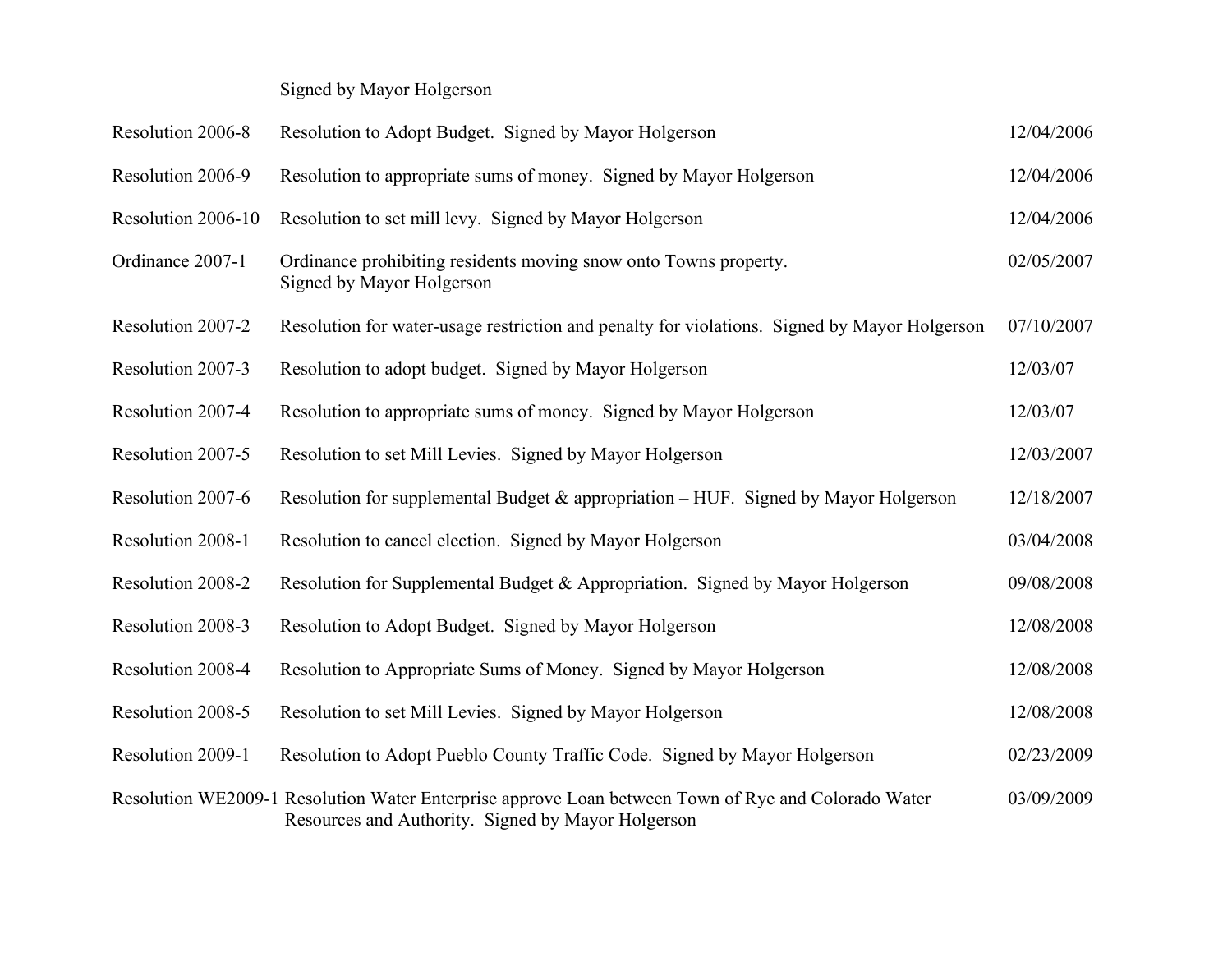| Ordinance 2009-2<br>Ordinance 2009-3 | Ordinance establishing Water Enterprise. Signed by Mayor Holgerson<br>Ordinance authorizing the issuance of the Town's Governmental Agency Bonds.<br>Signed by Mayor Holgerson | 03/09/2009<br>03/09/2009 |
|--------------------------------------|--------------------------------------------------------------------------------------------------------------------------------------------------------------------------------|--------------------------|
| Resolution 2009-4                    | Resolution to increase water rates to satisfy Loan.<br>Signed by Mayor Holgerson                                                                                               | 03/12/2009               |
| Resolution 2009-5                    | Resolution to adopt intergovernmental agreement with Colorado City.<br>Signed by Mayor Holgerson                                                                               | 09/08/2009               |
| Ordinance 2009-6                     | An emergency ordinance of the Town of Rye establishing the Wastewater Enterprise.<br>Signed by Mayor Holgerson                                                                 | 09/08/2009               |
| Resolution 2009-7                    | Resolution to Appropriate Sums of Money. Signed by Mayor Holgerson                                                                                                             | 12/14/2009               |
| Resolution 2009-8                    | Resolution to Adopt Budget. Signed by Mayor Holgerson                                                                                                                          | 12/14/2009               |
| Resolution 2009-9                    | Resolution to Set Mill Levies. Signed by Mayor Holgerson                                                                                                                       | 12/14/2009               |
| Resolution 2010-1                    | Resolution to Cancel Election. Signed by Mayor Holgerson                                                                                                                       | 03/08/2010               |
| Resolution 2010-2                    | Void                                                                                                                                                                           |                          |
| Resolution 2010-3                    | Void                                                                                                                                                                           |                          |
| Resolution 2010-4                    | Resolution for Flood Insurance. Signed by Mayor Holgerson                                                                                                                      | 04/12/2010               |
| Resolution 2010-5                    | Resolution for Flood Damage Prevention. Signed by Mayor Holgerson                                                                                                              | 04/12/2010               |
| Resolution 2010-6                    | Resolution for Inter-Fund Account. Signed by Mayor Holgerson                                                                                                                   | 06/14/2010               |
| Resolution 2010-7                    | Resolution for Supplemental Budget & Appropriation Water Fund.<br>Signed by Mayor Holgerson                                                                                    | 09/13/2010               |
| Resolution 2010-8                    | Resolution for Supplemental Budget & Appropriation Sewer Fund.                                                                                                                 | 09/13/2010               |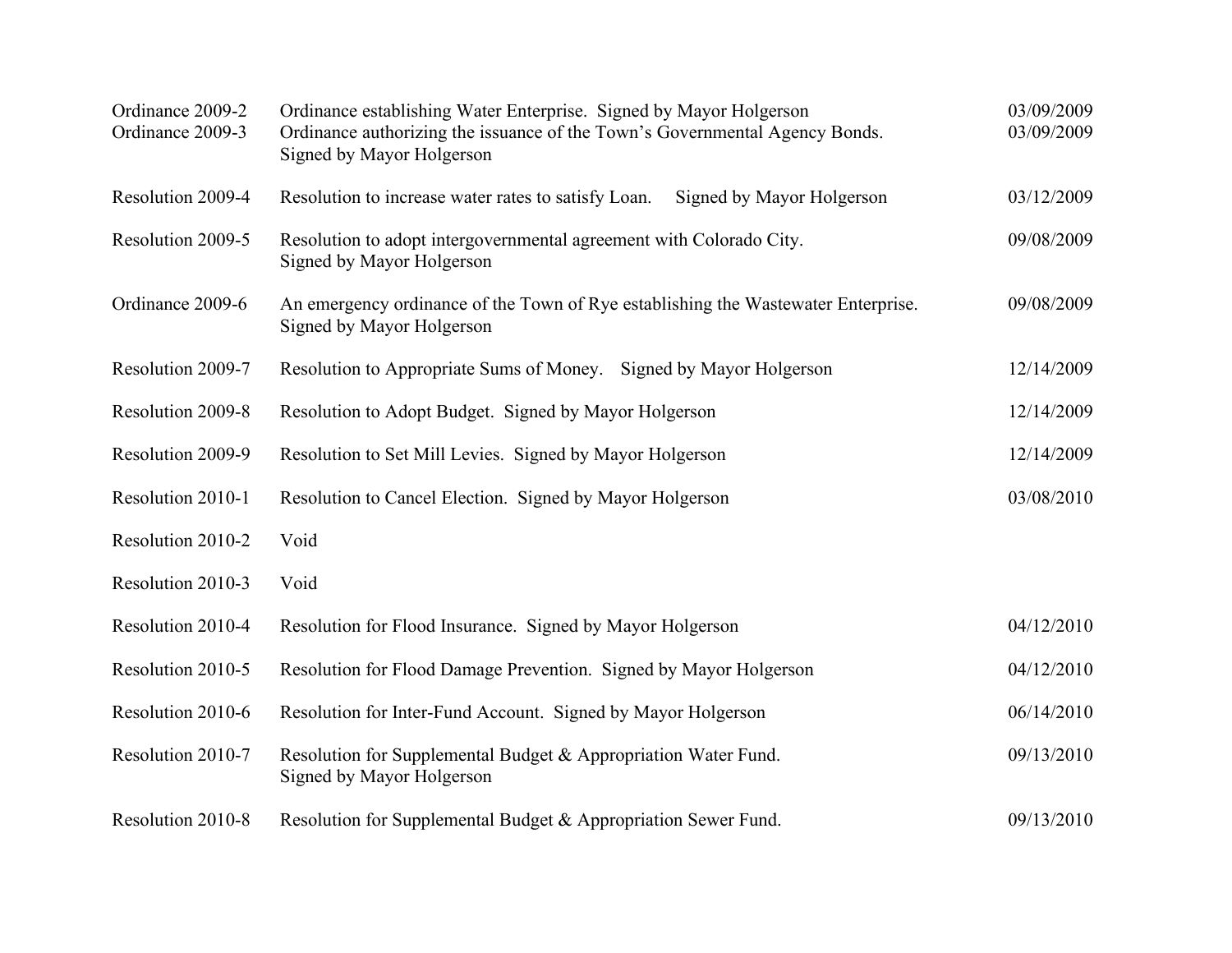Signed by Mayor Holgerson

| Resolution 2010-9  | Resolution for Supplemental Budget & Appropriation General Fund.<br>Signed by Mayor Holgerson                                                                      | 09/13/2010 |
|--------------------|--------------------------------------------------------------------------------------------------------------------------------------------------------------------|------------|
| Resolution 2010-10 | Resolution to Increase Water Rate to \$45.00 per month. Signed by Mayor Holgerson                                                                                  | 12/13/2010 |
| Resolution 2010-11 | Resolution to Adopt Budget. Signed by Mayor Holgerson                                                                                                              | 12/13/2010 |
| Resolution 2010-12 | Resolution to Appropriate Sums of Money. Signed by Mayor Holgerson                                                                                                 | 12/13/2010 |
| Resolution 2010-13 | Resolution to Set Mill Levies. Signed by Mayor Holgerson                                                                                                           | 12/13/2010 |
| Resolution 2011-1  | Resolution to Adopt Budget. Signed by Mayor Holgerson                                                                                                              | 12/12/2011 |
| Ordinance 2011-22  | Ordinance pertaining to Noise of Public & Private Property, Vehicles (motion in minutes)                                                                           | 06/13/2011 |
| Resolution 2011-2  | Appropriation Sums of Money. Signed by Mayor Holgerson                                                                                                             | 12/12/2011 |
| Resolution 2011-3  | Set Mill Levies. Signed by Mayor Holgerson                                                                                                                         | 12/12/2011 |
| Resolution 2012-1  | Resolution for Restricted Funds in the water account. Signed by Mayor Holgerson                                                                                    | 02/13/2012 |
| Resolution 2012-2  | Resolution to Cancel Election of April 3, 2012. Signed by Sam Serracino                                                                                            | 03/16/2012 |
|                    | Resolution WE-2012-1 Resolution approving Direct Loan with Colorado Water Resources & Power<br>Development & Authority – Direct Loan. Signed by Mayor Terry Mabrey | 11/15/2012 |
|                    | Resolution WE 2012-2 Resolution approving a GAP Grant with Colorado Water Resources & Power<br>Development & Authority – Gap Grant. Signed by Mayor Mabrey         | 11/15/2012 |
| Resolution 2012-3  | Resolution for Supplemental Budget and Appropriation. Signed by Mayor Mabrey                                                                                       | 12/13/2012 |
| Resolution 2012-4  | Resolution to Adopt Budget. Signed by Mayor Mabrey                                                                                                                 | 12/13/2012 |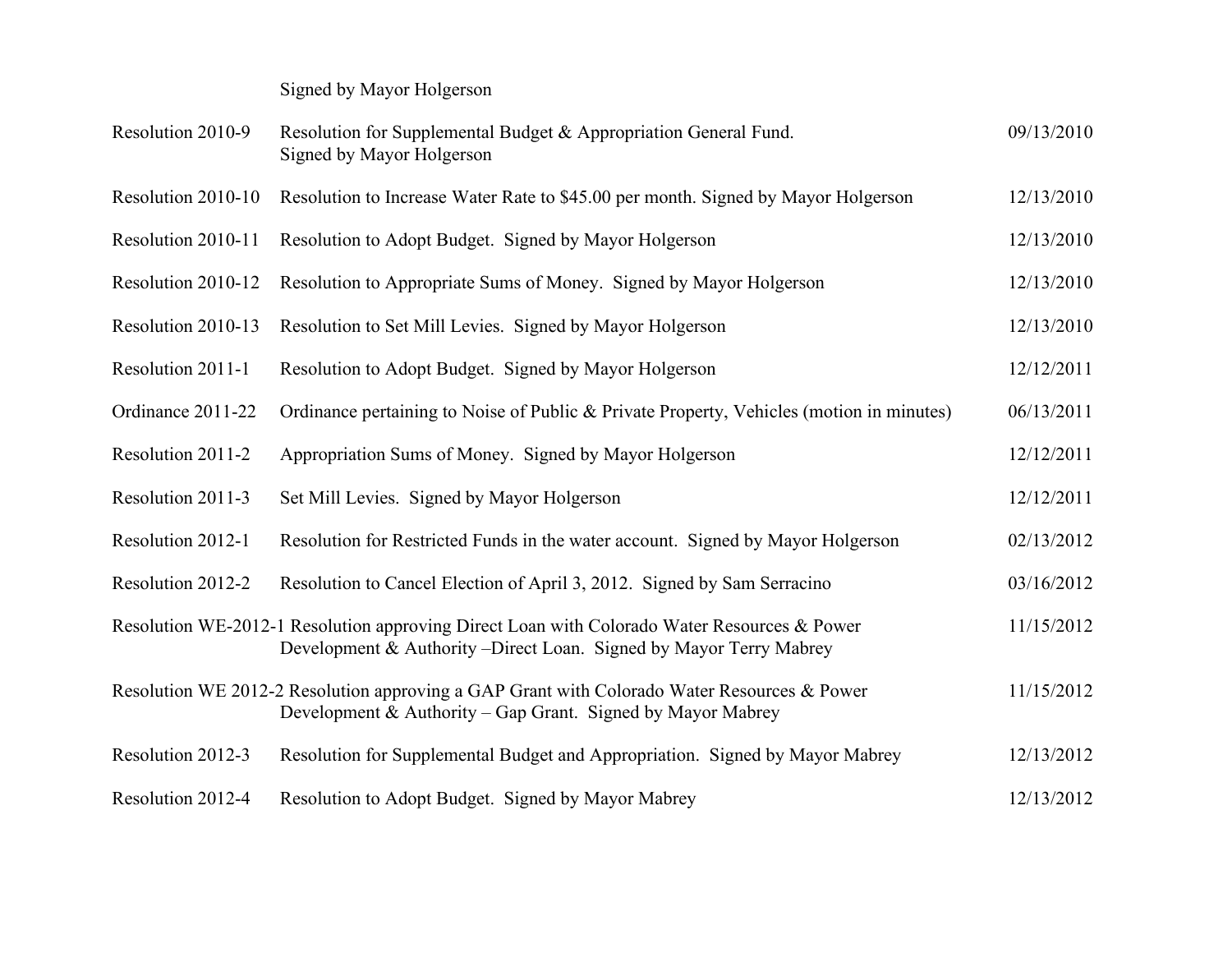| Resolution 2012-5 | Resolution to Appropriate Sums of Money. Signed by Mayor Mabrey                                                                                                                                                                                                                                 | 12/13/2012 |
|-------------------|-------------------------------------------------------------------------------------------------------------------------------------------------------------------------------------------------------------------------------------------------------------------------------------------------|------------|
| Resolution 2012-6 | Resolution to Set Mill Levies. Signed by Mayor Mabrey                                                                                                                                                                                                                                           | 12/13/2012 |
| Resolution 2013-1 | Resolution of the Town of Rye amending the Rate Structure for water provided to all users.<br>Signed by Mayor Mabrey                                                                                                                                                                            | 02/14/2013 |
| Resolution 2013-2 | Resolution of the Town of Rye amending the rate structure for sewer provided to all users.<br>Signed by Mayor Mabrey                                                                                                                                                                            | 02/14/2013 |
| Agreement 2013-3  | Agreement between RTC and Town of Rye. Signed by Mayor Mabrey                                                                                                                                                                                                                                   | 03/14/2013 |
| Ordinance 2013-4  | Ordinance for the purpose of granting permission to the Rye Telephone Company, Rye, CO<br>For the purpose of establishing, conducting, maintaining and operating a telephone<br>Communication system, in over, to and through the corporate limits of the Town of Rye<br>Signed by Mayor Mabrey | 04/18/2013 |
| Ordinance 2013-5  | Ordinance prohibiting the Operation of Marijuana Cultivation Facilities product manufacturing<br>Facilities, marijuana testing facilities or Retail Marijuana stores within the Town of Rye, CO<br>Signed by Mayor Mabrey                                                                       | 08/15/2013 |
| Resolution 2013-6 | Resolution to Adopt Budget. Signed by Mayor Mabrey                                                                                                                                                                                                                                              | 12/11/2013 |
| Resolution 2013-7 | Resolution to Appropriate Sums of Money. Signed by Mayor Mabrey                                                                                                                                                                                                                                 | 12/11/2013 |
| Resolution 2013-8 | Resolution to Set Mill Levies. Signed by Mayor Mabrey                                                                                                                                                                                                                                           | 12/11/2013 |
| Resolution 2014-1 | Resolution to Cancel the Election. Signed by Mayor Mabrey                                                                                                                                                                                                                                       | 03/13/2014 |
| **Note**          | Drinking Water Revolving Fund Direct Loans Loan Agreement dated 12/3/2012 has<br>Been cancelled – by it being cancelled it is Paid in full (MISSING)                                                                                                                                            |            |
| Resolution 2014-2 | Resolution for the Town of Rye, Colorado, Acting by and through its Town of Rye Water<br>Enterprise Designating Authorized Officials for the Water Pollution Control and Revolving<br>Fund Loan and the Grant Assistance Program for Small Systems Grant. Signed by                             | 05/14/2014 |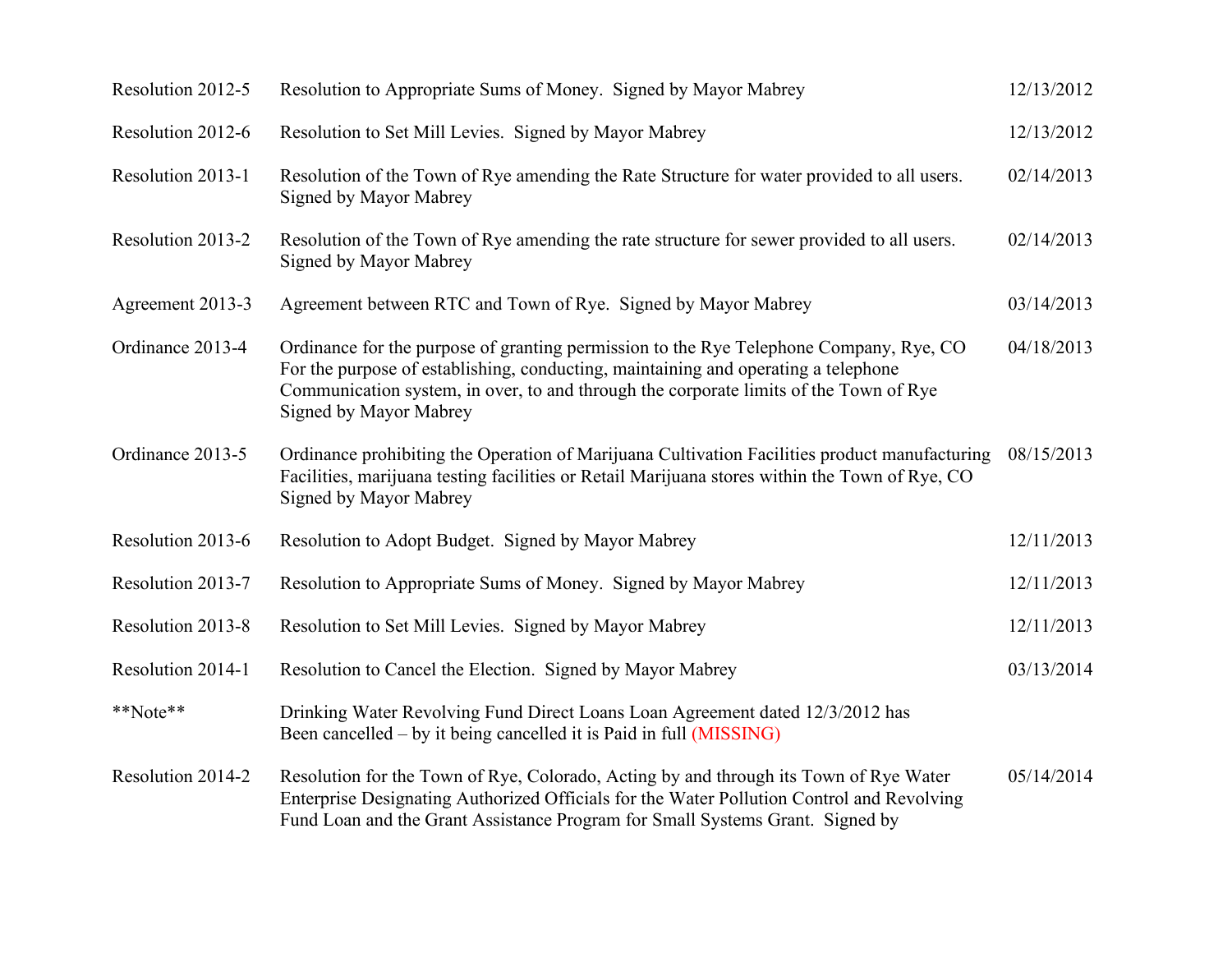Mickey Smith

| 2014-3             | Emergency Ordinance An Emergency Ordinance imposing a 90 day Moratorium on Telecommunication Towers<br>and declaring an Emergency. Signed by Mayor Smith                                                                | 06/13/2014 |
|--------------------|-------------------------------------------------------------------------------------------------------------------------------------------------------------------------------------------------------------------------|------------|
| 2014-3             | Amendment Ordinance Amendment to Ordinance 2014-3 Imposing a 90-day Moratorium on Telecommunication<br>09/10/2014<br>Towers and declaring an Emergency. Signed by Bill Clark                                            |            |
| Resolution 2014-4  | A resolution of the Town of Rye, Colorado, Transferring Funds from the Sewer Funds from<br>the Sewer Fund to the Water Fund by Virtue of a Permanent Equity Transfer in the amount<br>of \$30,000. Signed by Bill Clark | 09/10/2014 |
| Resolution 2014-5  | Resolution Extending the Moratorium on Telecommunication Towers approved in Ord 2014-3<br>Signed by Mayor Smith                                                                                                         | 11/12/2014 |
| Ordinance 2014-6   | Ordinance of the Board of Trustees for the Town of Rye, Colorado Adopting the Town of Rye<br>Wireless Communications Facilities Ordinance. Signed by Mayor Smith                                                        | 12/10/2014 |
| Resolution 2014-7  | Resolution for Supplemental Budget & Appropriation. Signed by Mayor Smith                                                                                                                                               | 12/10/2014 |
| Resolution 2014-8  | Resolution to Adopt Budget. Signed by Mayor Smith                                                                                                                                                                       | 12/10/2014 |
| Resolution 2014-9  | Resolution to Appropriate Sums of Money. Signed by Mayor Smith.                                                                                                                                                         | 12/10/2014 |
| Resolution 2014-10 | Resolution to Set Mill Levies. Signed by Mayor Smith                                                                                                                                                                    | 12/10/2014 |
| Resolution 2015-1  | Resolution to Increase Water Rates. Signed by Mayor Smith                                                                                                                                                               | 01/14/2015 |
| Resolution 2015-2  | Resolution Appointing an E911 Emergency Telephone Service Board.<br>Signed by Mayor Smith                                                                                                                               | 04/15/2015 |
| Resolution 2015-3  | Resolution Certifying Delinquent Accounts for Collection by the Pueblo County Treasurer<br>with the Real Property Taxes. Signed by Mayor Smith                                                                          | 10/14/2015 |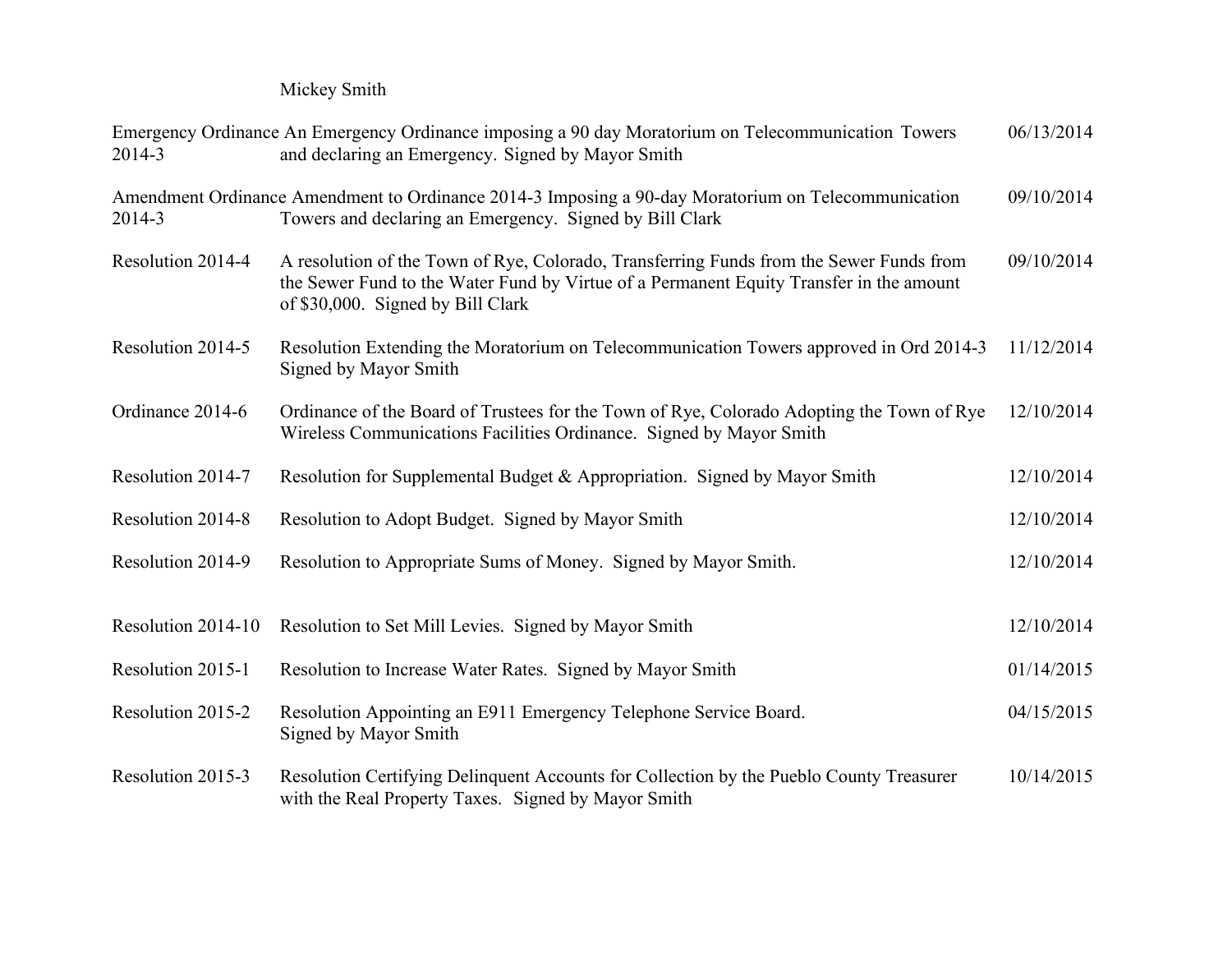| Resolution 2015-4 | Resolution for Supplemental Budget and Appropriation. Signed by Mayor Smith                                                                                                                                                                                    | 12/09/2015 |
|-------------------|----------------------------------------------------------------------------------------------------------------------------------------------------------------------------------------------------------------------------------------------------------------|------------|
| Resolution 2015-5 | Resolution to Adopt Budget. Signed by Mickey Smith                                                                                                                                                                                                             | 12/09/2015 |
| Resolution 2015-6 | Resolution to Appropriate Sums of Money. Signed by Mayor Smith                                                                                                                                                                                                 | 12/09/2015 |
| Resolution 2015-7 | Resolution to Set Mill Levies. Signed by Mayor Smith                                                                                                                                                                                                           | 12/09/2015 |
| Ordinance 2016-1  | Ordinance to Adopt Colorado Department of Natural Resources Floodplain Damage Prevention.<br>Signed by Mayor Smith                                                                                                                                             | 02/10/2016 |
| Resolution 2016-2 | Resolution to Cancel Municipal Election. Signed by Mayor Smith                                                                                                                                                                                                 | 03/09/2016 |
| Resolution 2016-3 | Resolution for Supplemental Budget and Appropriation. Signed by Mayor Smith                                                                                                                                                                                    | 12/14/2016 |
| Resolution 2016-4 | Resolution to Adopt Budget. Signed by Mayor Smith                                                                                                                                                                                                              | 12/14/2016 |
| Resolution 2016-5 | Resolution to Appropriate Sums of Money. Signed by Mayor Smith                                                                                                                                                                                                 | 12/14/2016 |
| Resolution 2016-6 | Resolution to Set Mill Levies. Signed by Mayor Smith                                                                                                                                                                                                           | 12/14/2016 |
| Ordinance 2017-1  | Ordinance Establishing Cross Connection and Backflow Protection Program.<br>Signed by Mayor Smith                                                                                                                                                              | 09/13/2017 |
| Resolution 2017-7 | Resolution to Hold Efficient Meetings. Signed by Mayor Smith                                                                                                                                                                                                   | 01/10/2018 |
| Resolution 2017-8 | Resolution Approving Fourth Amendment to the Intergovernmental Agreement for Establishment of<br>E-911 Emergency Telephone Services and Authorizing an Application to the Public Utility<br>Commission for a Monthly Surcharge Increase. Signed by Mayor Smith | 01/05/2018 |
| Resolution 2018-1 | Resolution for Designating Public Notice Posting Place. Signed by Mayor Smith                                                                                                                                                                                  | 01/10/2018 |
| Ordinance 4       | Pueblo County Solid Waste Collection and Disposal. (Motion adopting in Minutes)                                                                                                                                                                                | 03/21/2018 |
| Ordinance 2018-1  | Ordinance Approving Lease Between the Town of Rye and San Isabel Electric Association, Inc.                                                                                                                                                                    | 06/13/2018 |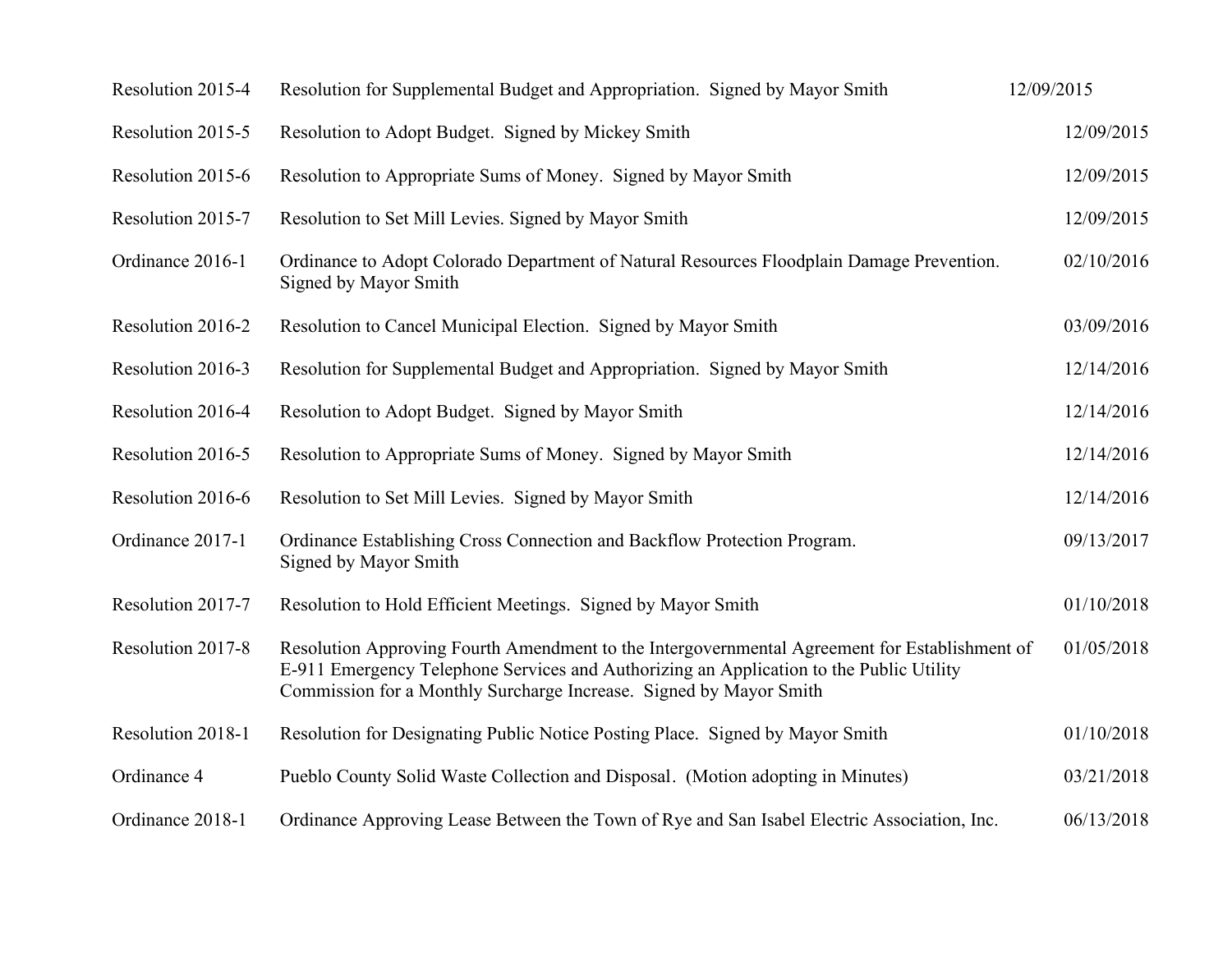Signed by Mayor Smith

|                   | Resolution 2018-1A Resolution Accepting Special Warranty Deed for the Conveyance of 2067 Main Street From<br>San Isabel Electric Association to the Town of Rye. Signed by Mayor Smith                                                      | 06/13/2018 |
|-------------------|---------------------------------------------------------------------------------------------------------------------------------------------------------------------------------------------------------------------------------------------|------------|
| Resolution 2018-2 | Resolution to Set Mill Levies. Signed by Mayor Smith                                                                                                                                                                                        | 12/13/2018 |
| Resolution 2018-3 | Resolution to Adopt Budget. Signed by Mayor Smith                                                                                                                                                                                           | 12/12/2018 |
| Resolution 2018-4 | Resolution to Appropriate Sums of Money. Signed by Mayor Smith                                                                                                                                                                              | 12/12/2018 |
| Resolution 2019-1 | Resolution of the Town of Rye Designating the Official Public Notice Location and the Official<br>Newspapers of General Circulation for the Town of Rye, Colorado. Signed by Mayor Smith                                                    | 02/13/2019 |
| Resolution 2019-2 | Resolution Setting a Base Value of One Thousand Dollars Per Item for All Town Property Carried<br>on the Capital Asset Inventory for Fiscal Year 2019 and Forward. Signed by Mayor Smith                                                    | 02/13/2019 |
| Resolution 2019-3 | Resolution of the Board of Trustees of the Town of Rye to Amend Prior Payment Resolutions<br>and Implement Disconnect for Nonpayment of Customer Accounts. Signed by Mayor Smith                                                            | 02/13/2019 |
| Resolution 2019-  | Resolution for Exemption from Audit. Signed by Mayor Smith                                                                                                                                                                                  | 06/12/2019 |
| Resolution 2019-4 | Ordinance Amending Ordinance No. 2017-01, "An Ordinance Establishing A Cross-Connection<br>and Backflow Prevention Program," by Adopting by Reference and Incorporating therein Colorado<br>Cross-Connection Manual". Signed by Mayor Smith | 06/12/2019 |
| Resolution 2019-5 | Resolution Certifying Delinquent Accounts for Collection by The Pueblo County Treasurer with the<br>Real Property Taxes. Signed by Mayor Smith                                                                                              | 10/30/2019 |
| Resolution 2019-6 | Resolution to Set Mill Levies. Signed by Mayor Smith                                                                                                                                                                                        | 12/11/2019 |
| Resolution 2019-7 | Resolution to Adopt Budget. Signed by Mayor Smith                                                                                                                                                                                           | 12/11/2019 |
| Resolution 2019-8 | Resolution to Appropriate Sums of Money. Signed by Mayor Smith                                                                                                                                                                              | 12/11/2019 |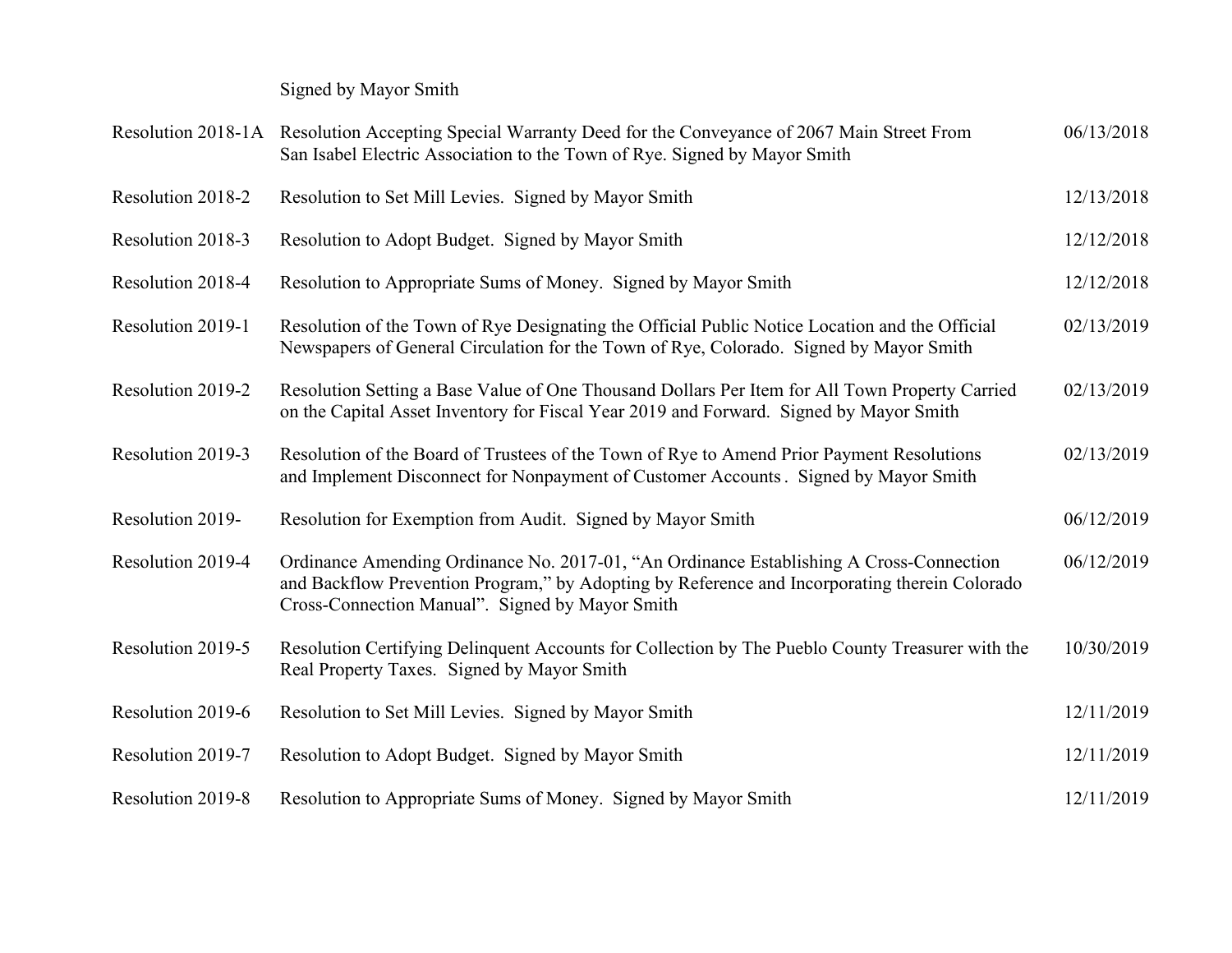| Resolution 2020-1  | Resolution Designating Public Notice Location/Newspaper Circulation. Signed by Mayor Smith                                                                                                                                                            | 01/08/2020 |
|--------------------|-------------------------------------------------------------------------------------------------------------------------------------------------------------------------------------------------------------------------------------------------------|------------|
| Resolution 2020-2  | Resolution Designating Schedule of 2020 Meetings. Signed by Mayor Smith                                                                                                                                                                               | 01/08/2020 |
| Resolution 2020-3  | Resolution to Increase Water Rates. Signed by Mayor Smith.                                                                                                                                                                                            | 02/12/2020 |
| Ordinance 2020-4   | Ordinance to Update Ordinance 98-1 Pursuant to CRS 31-10-306 to Increase From 20 Days to 64 Days<br>for Candidate to Indicate His or Her Desire for the Office, and Further, A Provision for Cancellation of<br>Said Election. Signed by Mayor Smith. | 02/12/2020 |
| Ordinance 2020-5   | Ordinance to Adopt 2015 International Fire Code. Signed by Mayor Smith.                                                                                                                                                                               | 02/12/2020 |
| Resolution 2020-7  | Resolution Cancelling April 7, 2020, Election. Signed by Mayor Smith.                                                                                                                                                                                 | 02/12/2020 |
| Resolution 2020-8  | Resolution Cancelling April 7, 2020, Election. Signed by Mayor Smith.                                                                                                                                                                                 | 03/11/2020 |
| Ordinance 2020-9   | Ordinance to Require Water/Sewer Tap for Every Single-Family Residential and Commercial<br>Residential/Multi-Family Properties to Require Board Approval for Water and Sewer Taps Prior to<br>Construction Beginning. Signed by Mayor Rahl.           | 05/13/2020 |
| Ordinance 2020-10  | Ordinance to Require Garbage Removal from the Town of Rye. Signed by Mayor Rahl.                                                                                                                                                                      | 10/14/2020 |
| Ordinance 2020-11  | Ordinance for Wildlife Protection Through Refuse Disposal. Signed by Mayor Rahl.                                                                                                                                                                      | 10/14/2020 |
| Ordinance 2020-12  | Resolution to Set Mill Levies. Signed by Mayor Rahl.                                                                                                                                                                                                  | 12/09/2020 |
| Ordinance 2020-13  | Resolution to Adopt Budget. Signed by Mayor Rahl.                                                                                                                                                                                                     | 12/09/2020 |
| Resolution 2020-14 | Resolution to Appropriate Sums of Money. Signed by Mayor Rahl.                                                                                                                                                                                        | 12/09/2020 |
| Resolution 2021-1  | Resolution Designating Public Notice Location/Newspaper Circulation. Signed by Mayor Rahl.                                                                                                                                                            | 01/13/2021 |
| Resolution 2021-2  | Resolution Designating Schedule of 2021 Meetings. Signed by Mayor Rahl.                                                                                                                                                                               | 01/13/2021 |
| Ordinance 2021-3   | Ordinance Establishing Public Nuisance. Signed by Mayor Rahl.                                                                                                                                                                                         | 10/13/2021 |